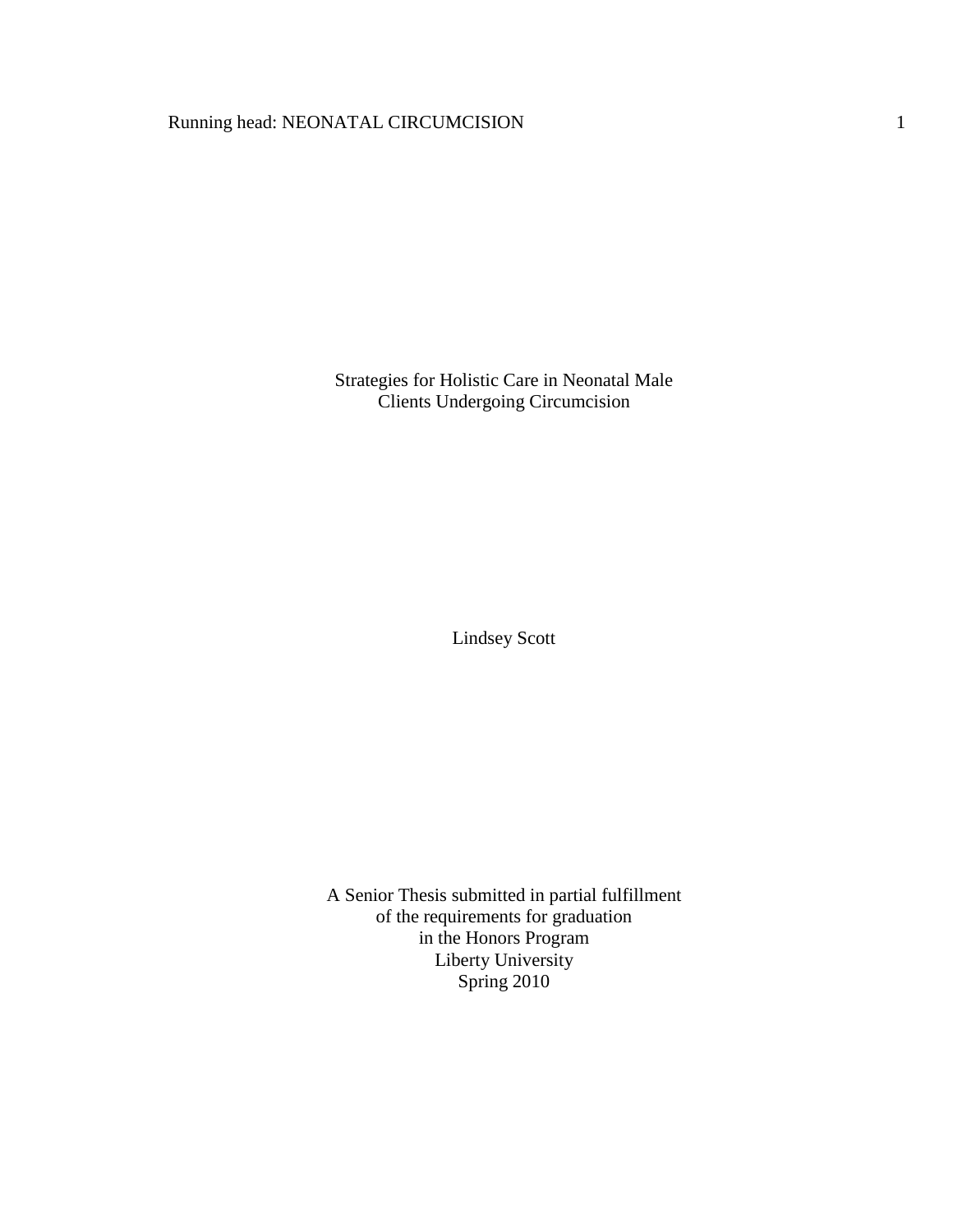Acceptance of Senior Honors Thesis

This Senior Honors Thesis is accepted in partial fulfillment of the requirements for graduation from the Honors Program of Liberty University.

> Cindy Goodrich, Ed.D. Thesis Chair

\_\_\_\_\_\_\_\_\_\_\_\_\_\_\_\_\_\_\_\_\_\_\_\_\_\_\_\_\_\_

Angela Olmsted, Pharm.D. Committee Member

\_\_\_\_\_\_\_\_\_\_\_\_\_\_\_\_\_\_\_\_\_\_\_\_\_\_\_\_\_\_

Donald Fowler, Ph.D. Committee Member

\_\_\_\_\_\_\_\_\_\_\_\_\_\_\_\_\_\_\_\_\_\_\_\_\_\_\_\_\_\_

Marilyn Gadomski, Ph.D. Assistant Honors Director

\_\_\_\_\_\_\_\_\_\_\_\_\_\_\_\_\_\_\_\_\_\_\_\_\_\_\_\_\_\_

\_\_\_\_\_\_\_\_\_\_\_\_\_\_\_\_\_\_\_\_\_\_\_\_\_\_\_\_\_\_ Date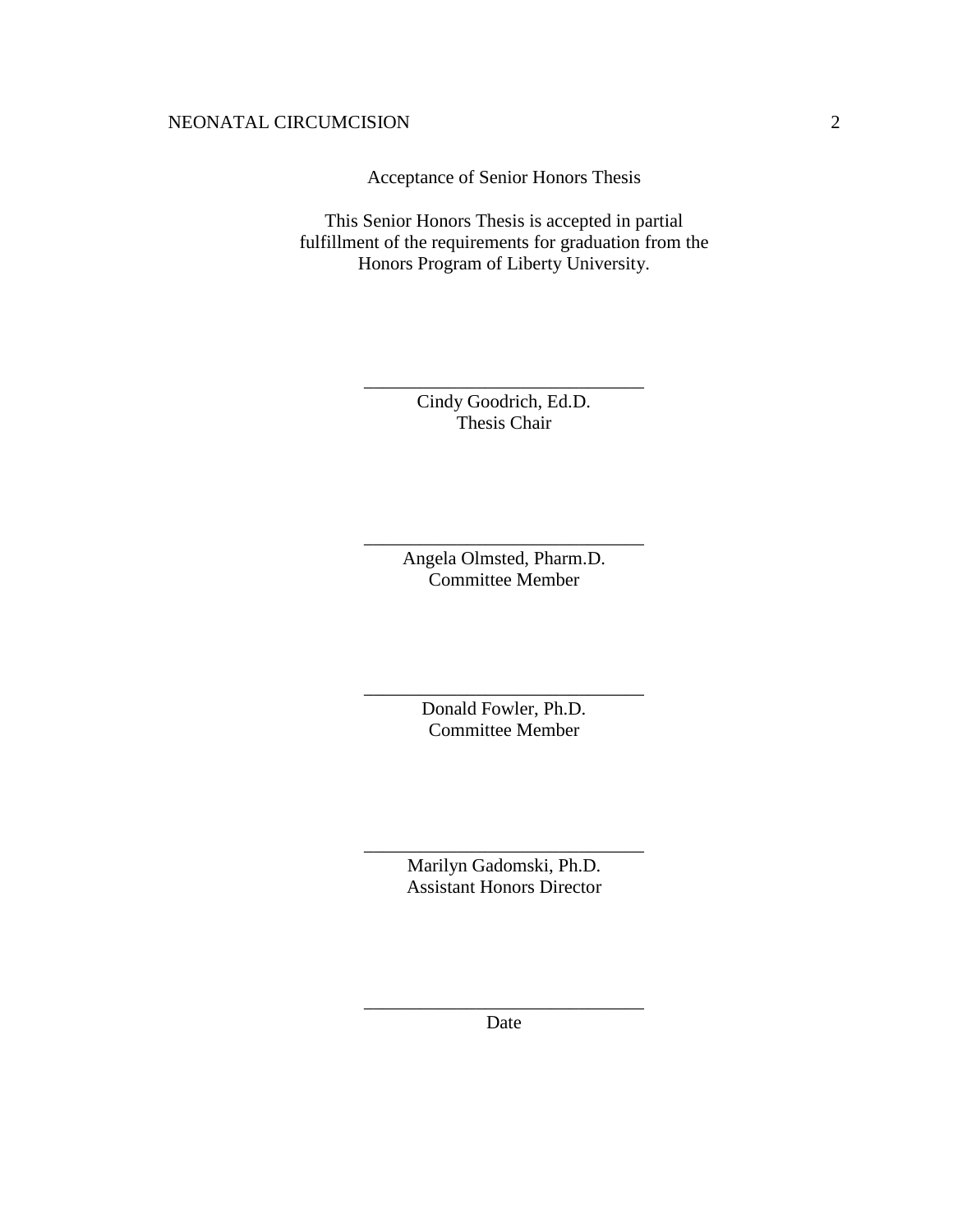### Abstract

Male circumcision is a controversial medical procedure routinely practiced in the United States. Once performed only as a religious act, this minor surgery became fashionable in the late nineteenth century. In modern society, circumcision remains popular, but the medical community continues to debate its necessity. Perhaps a larger debate concerns the use of anesthetics and analgesics in circumcision. Infants do feel pain, and pain relief measures are imperative during this procedure. Several effective methods have been established, and practice must accommodate the updated evidence. If pharmacologic and non-pharmacologic measures are employed appropriately, neonatal circumcision can be performed with minimal trauma to the infant. This knowledge is vital for nurses, who will be responsible for providing many of these essential interventions.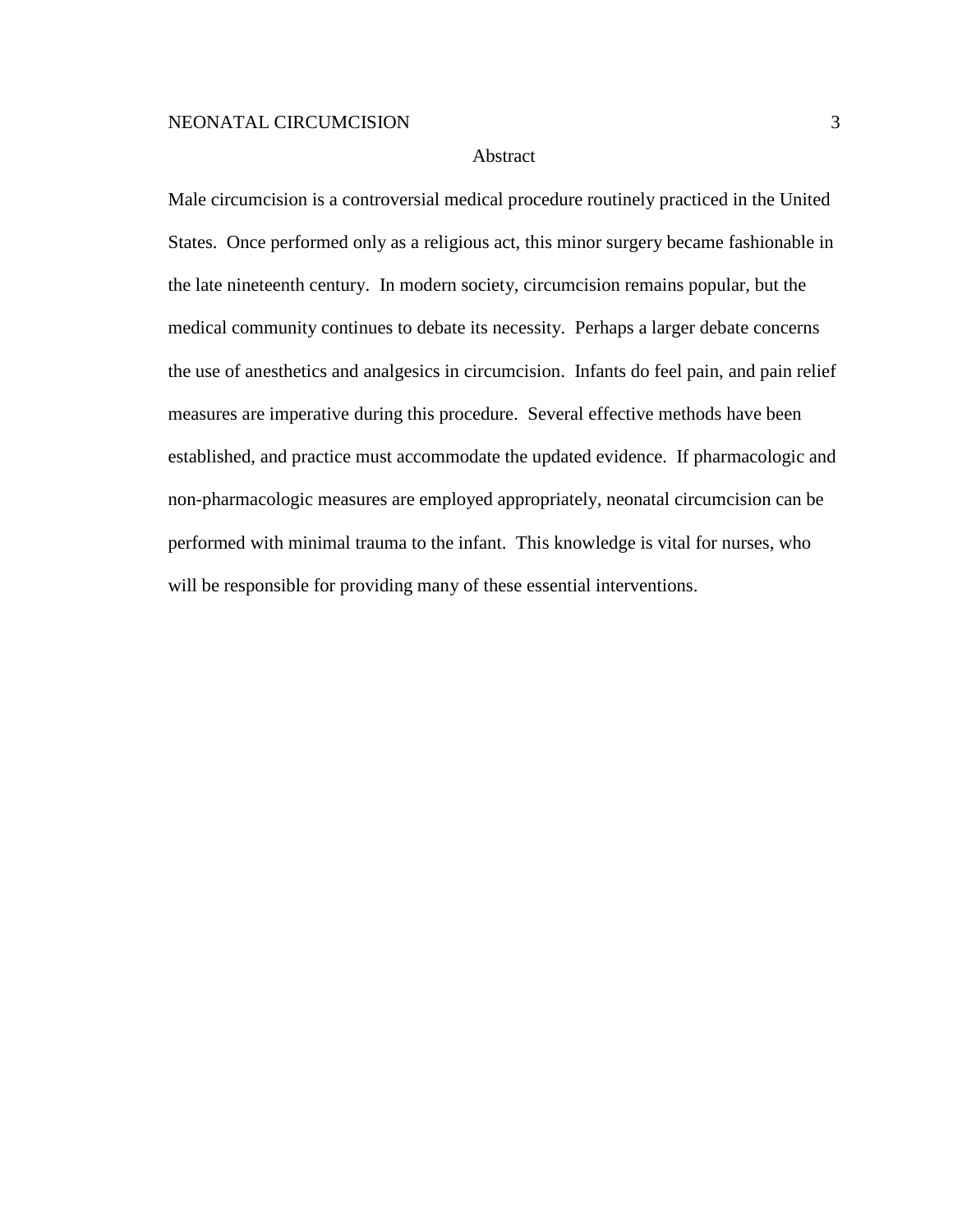### **Strategies for Holistic Care in Neonatal Male Clients Undergoing Circumcision**

Male circumcision is the surgical removal of the foreskin of the penis, and many peoples and tribes have performed it with many different motivations for thousands of years. However, the Jewish tradition of circumcision is the most well known. The first mention of circumcision in the Bible is associated with God's promise that Abraham's descendants would become a great nation. Abraham and his descendants were to be circumcised as an outward sign of their inward obedience in keeping their promise to God. Circumcision became part of the Law of Moses, but it was made clear that circumcision was not sufficient for salvation. Circumcision was also debated by the early Christians, as some Jewish believers thought that Gentiles who became saved should follow all Jewish rituals, including circumcision. Paul disagreed, believing that Gentiles could become *new* men without being circumcised, and could participate fully as children of God without the Jewish ritual ("Circumcision," 2010).

Orthodox Jews still practice traditional circumcisions, called a *Brit milah*, on the eighth day of life. These procedures are generally performed by a *mohel*, who may or may not be formally trained, but is often taught by his predecessor in the equivalent of an apprenticeship. These circumcisions are performed without anesthesia in a ceremony that represents the infant's inclusion in God's covenant with the Jews. All Orthodox Jews are to have their male infants circumcised on the eighth day of life to be in compliance with Jewish law. The ceremony must occur on the eighth day of life unless medical problems prevent this from occurring. The only infants entirely exempt from the procedure are those whose mothers have already had two infants die because of the procedure. This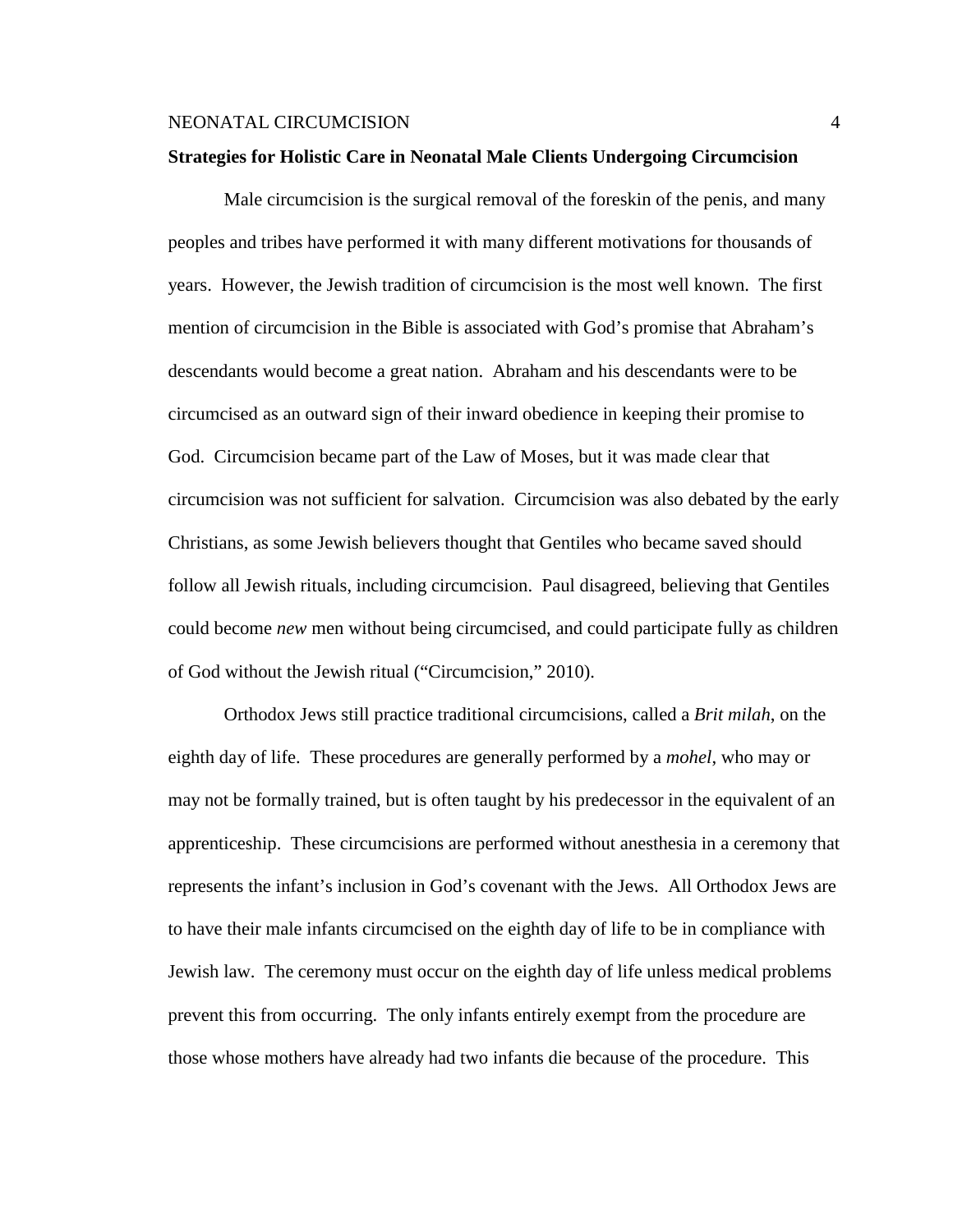rule prevents infants with hereditary hemophilia from hemorrhaging due to circumcision (Werblowsky & Wigoder, 1997).

Although the religious significance of circumcision is not particularly important in American culture, circumcision is a very common practice in infants in the United States. In fact, neonatal male circumcision is currently the most commonly performed surgical procedure in the United States (Wang, Macklin, Tracy, Nadel, & Catlin, 2010). Circumcision's rise to popularity in the United States began in 1870, when Dr. Lewis Sayer posited that uncircumcised male children were at greater risk for communicable diseases, psychological problems, neurovascular disorders, and death. He came to this conclusion after noticing that performing a circumcision cured nearly every one of his male pediatric patients of their various ailments. Thus, many physicians drew the conclusion that the foreskin was a cause of nervous irritation, which in turn was responsible for the vast majority of illnesses. Rather than waiting to use circumcision as a treatment for disease, many parents began choosing to have their sons circumcised to prevent the onset of disease. Once the idea that the foreskin could cause disease was planted in the minds of the people, lack of circumcision became associated with filth and low socioeconomic status. By the end of the nineteenth century, nearly everyone who could afford to do so chose to have their male infants circumcised, for health reasons as well as aesthetic and cultural ones (Gollaher, 1994).

#### **Controversy**

**Risks and benefits.** Circumcision remains a common practice in male infants in the United States, yet there is controversy over whether it is medically necessary. Although it is not often viewed as a major procedure, circumcision is surgery and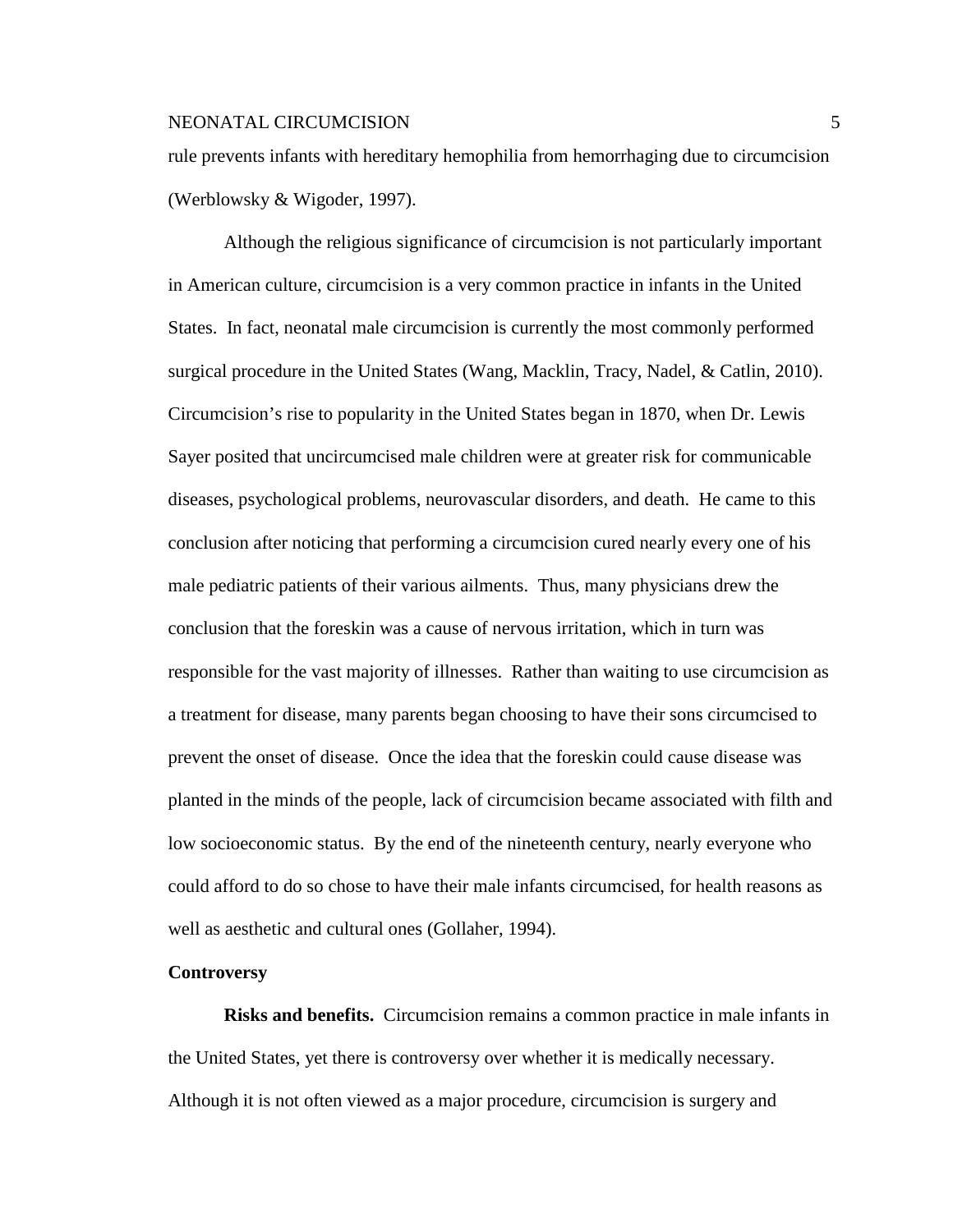therefore carries risks. The most common health risks associated with circumcision are very minor and include prolonged bleeding and infections at the circumcision site (Steadman & Ellsworth, 2006). One study attempting to determine the cause of Methicillin-Resitant Staphylococcus Aureus (MRSA) infections showed that the circumcision equipment in several newborn nurseries was more contaminated with bacteria than any other part of the nursery. Cases of MRSA, impetigo, and other infections have been linked to improperly sanitized circumcision restraint boards and equipment (Van Howe & Robson, 2007).

Other risks of circumcision include meatal stenosis, a narrowing of the meatal opening. This may cause minor issues such as urinary stream deflection, or it may cause more major issues, such as painful urination, hematuria, and abdominal pain. In severe cases, a meatotomy may need to be performed to widen the meatus (Van Howe, 2006). Steadman and Ellsworth also suggested that a minor risk of circumcision may be unattractiveness of the genitalia due to imperfect surgical skill (2006).

Although such cases are rare, more serious complications of circumcision have been reported. One such complication is the accidental creation of a urethral fistula, meaning that another exit is made from the urethra, allowing urine to be expelled from the penis in more than one place. This requires a urethrostomy to close the second opening. Another potential complication of circumcision is permanent damage to the glans and frenulum. Hemorrhage is a very small risk in healthy infants, but when it occurs it is very serious. In some infants with hemophilia, a disorder that prevents blood from clotting appropriately, circumcision may be the first time an infant bleeds and therefore the event that causes the disorder to be discovered. This condition actually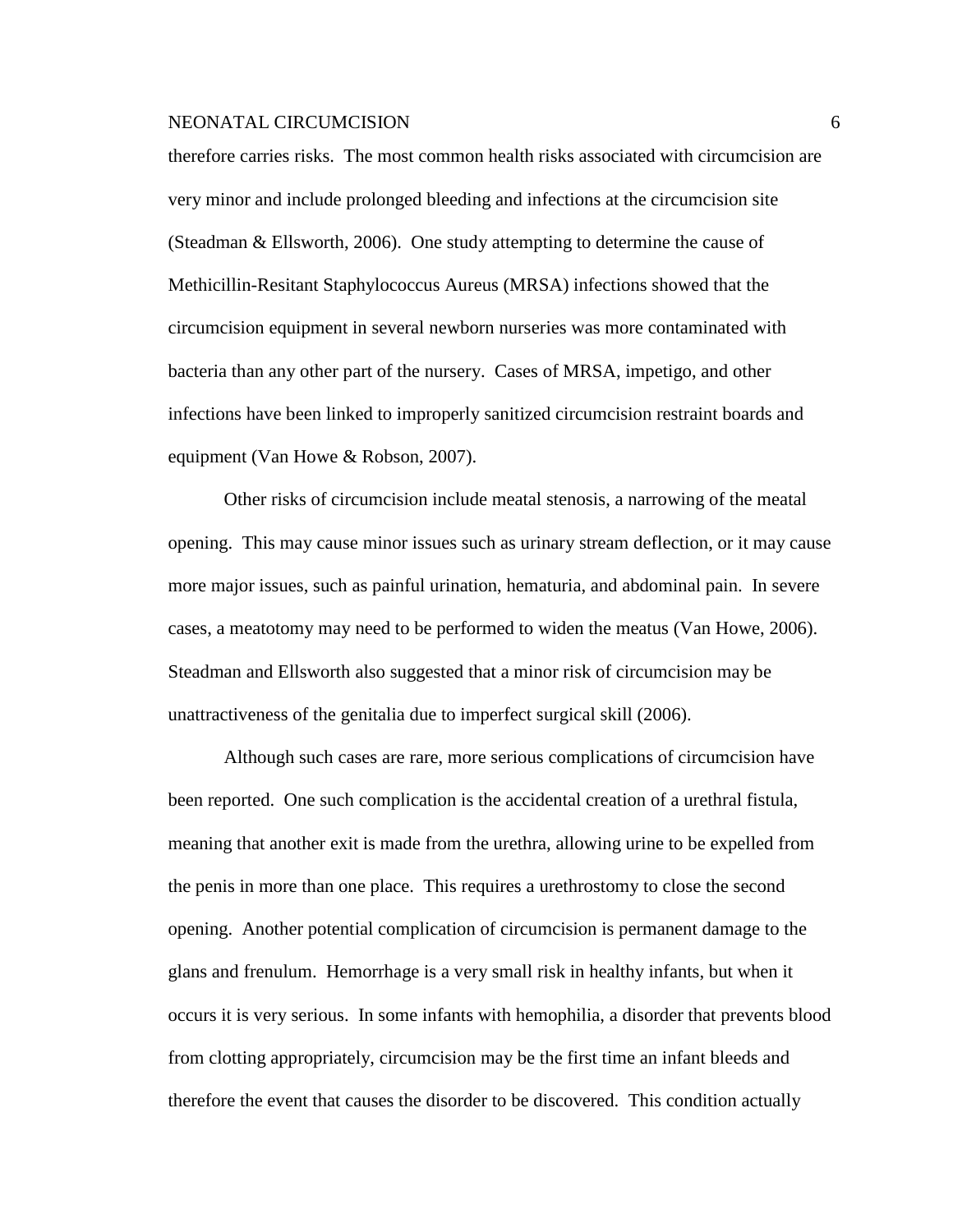prompted the addition to the Talmud regarding circumcision in families in which multiple infants had died due to hemorrhage at circumcision. One extraordinarily rare complication is accidental amputation of the glans or the entire penis during the procedure. Finally, there is a danger that if the newly circumcised penis became infected, it could become gangrenous and require amputation, or the infant could become septic and possibly fatally ill. Due to advances in antibiotic therapy, this is unlikely, but not entirely impossible (Steadman & Ellsworth, 2006).

Complications can also arise in infants who are receiving medications such as anticoagulants, which prevent effective clotting and can increase bleeding risks. Particularly in premature infants, physicians performing circumcisions should be aware of what medications are being used in the baby's therapy. Persistent Pulmonary Hypertension (PPHN) occurs when the pulmonary vasculature fails to relax in the days following birth. Instead of the normal decrease in pulmonary vascular resistance (PVR), the PVR remains high and can cause right-to-left shunting in the heart through a patent ductus arteriosus (PDA) or through a patent foramen ovale. This does not allow adequate oxygenation. Sildenafil, more commonly known as erectile dysfunction drug Viagra, causes relaxation of the blood vessels in the lungs, and has been used for PPHN in infants with tremendous success. However, the drug does still perform its intended action in causing penile vasodilation and erection. Therefore, circumcising these infants can result in bleeding that is not controllable by usual means, as erection can cause the skin to separate from the mucosa in fresh circumcisions. This complication is specific to infants receiving Sildenafil, but it is serious and may require a trip to the operating room for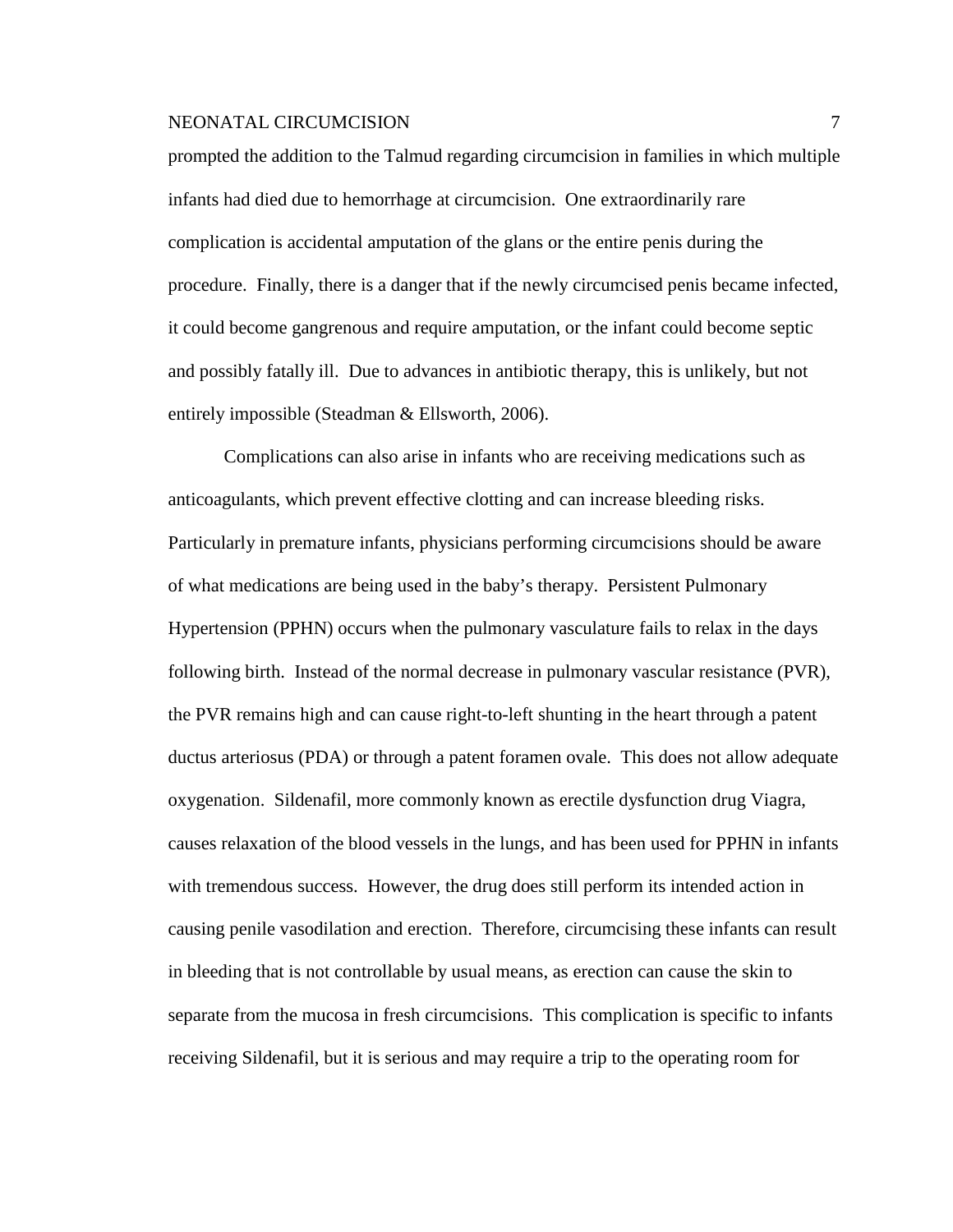cauterization, which carries its own risks. The best option is probably to withhold circumcision until this treatment has been completed (Gamboa, Robbins, & Saba, 2007).

Many have also claimed that there is a risk of difficulty with breastfeeding and even lower lifelong intelligence in circumcised infants. These anti-circumcision proponents have posited that the procedure is associated with poor development and shorter maintenance of breastfeeding. A longitudinal study by Fergusson, Boden, and Horwood (2008) determined that this is a myth. The researchers analyzed this claim by examining how well and how long babies breastfed who were circumcised versus those who were not. They also studied the babies to determine if the cognitive ability and health outcomes associated with breastfeeding would be affected by the infant's circumcision status. The results of the study showed that there was no difference whatsoever in quality or length of breastfeeding between those who were circumcised and those who were not. The cognitive abilities and overall health of the babies also were not affected by circumcision status.

Although there are certainly potential complications and risks associated with neonatal male circumcision, there are also some unfounded arguments causing undue fear of the procedure. Due to the scientifically proven risks, however, circumcision should not be undertaken lightly. It is an unpleasant procedure with a potential for severe complications. On the other hand, numerous studies have shown that there are, in fact, medical benefits derived from circumcision, including reduced occurrence of urinary tract infections, penile cancer, and sexually transmitted diseases. Urinary tract infections are approximately ten times more likely in uncircumcised infants than in circumcised infants in the first year of life, and uncircumcised males remain three times more likely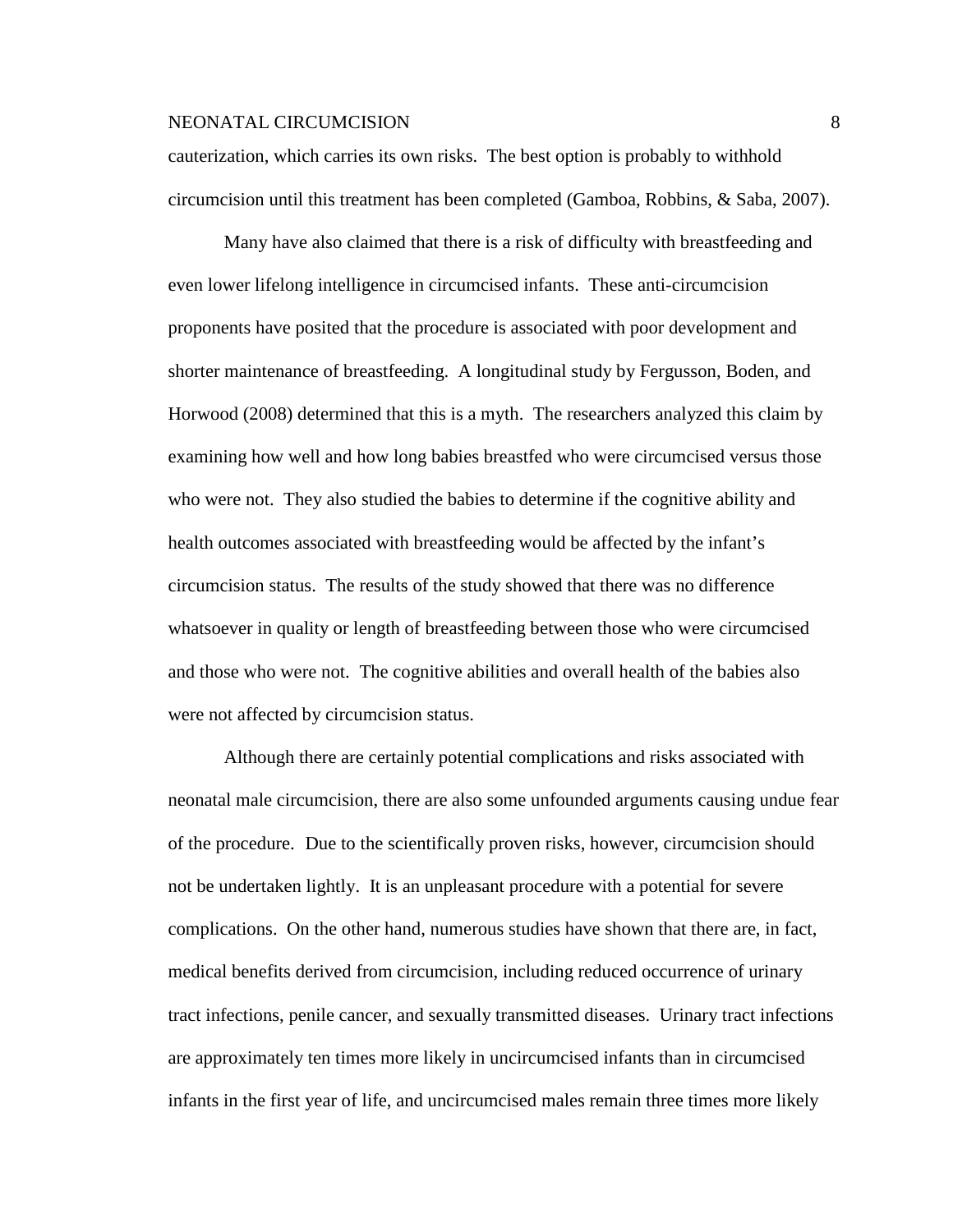than their circumcised counterparts to contract urinary tract infections in adulthood. Penile cancer can also be almost eradicated by neonatal circumcision, although poor hygiene has been implicated as the major cause of penile cancer in uncircumcised males. If the foreskin is not retracted fully for sufficient and frequent cleaning of the glans, penile cancer is much more likely. Obviously, complete removal of the foreskin makes adequate hygiene more easily achieved. Men circumcised in infancy are significantly less likely to develop penile cancer than uncircumcised men or men circumcised later in life (Steadman & Ellsworth, 2006).

Sexually transmitted diseases are less likely to be spread by circumcised males as well. Genital warts, in particular, are often not spread by circumcised males because they notice the lesions sooner. In uncircumcised males, genital warts often multiply beneath the prepuce initially, making them less visible. The virus may be spread to a partner or partners before the individual ever realizes that he is infected. Human Immunodeficiency Virus (HIV) also has significantly reduced rates of transmission in males who have been circumcised. In fact, uncircumcised males are at a two to eight times higher risk of contracting HIV from an infected partner. As with penile cancer, however, the circumcision must occur in infancy for the protective benefits to exist. Researchers do not fully understand why this may be, but the results are well established. Finally, Human Papilloma Virus (HPV) transmission was significantly decreased in circumcised males involved in high-risk sexual behaviors, as was cervical cancer in their female partners. In the general population, circumcision did not have as dramatic an effect on the rate of HPV and cervical cancer, but there was still a definitively lower rate of those diseases in circumcised males and their sexual partners (Steadman & Ellsworth, 2006).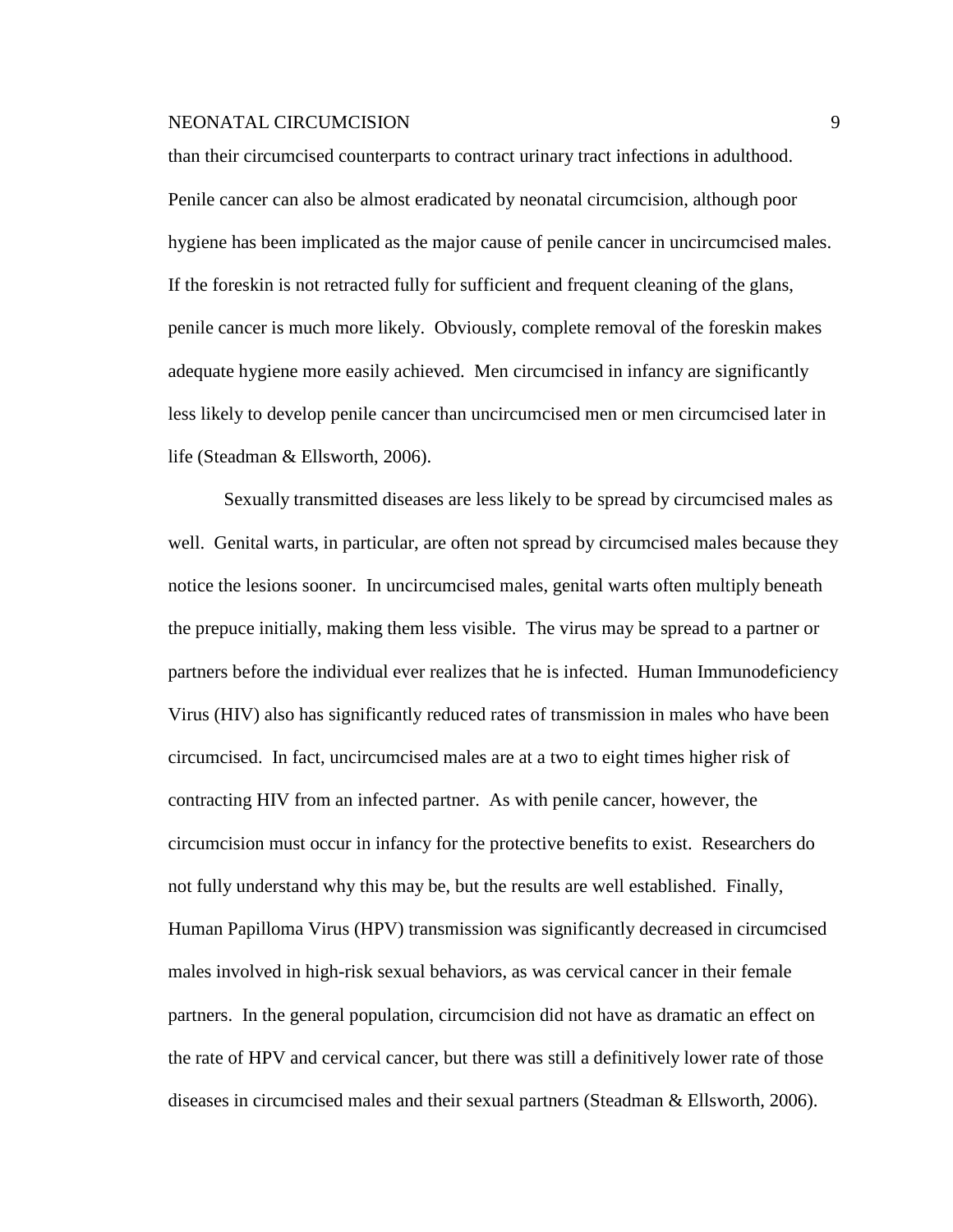One other benefit of circumcision cited is the correction of phimosis, a tight, unretractable foreskin. However, nearly every male infant is born with some degree of physiologic phimosis, and this is neither dangerous nor in need of immediate repair. Although circumcision does provide immediate relief of phimosis, the researchers suggest that circumcision should not be performed solely for this reason. The decision to circumcise based on phimosis should not be made until a pediatric urologist has seen the child to determine if the phimosis causes difficulty with urination or is pathologic in nature. When phimosis does indicate surgical treatment, there is debate about whether a full circumcision should be performed, or simply a dorsal slit (Steadman & Ellsworth, 2006).

There are many who consider circumcision to be a dangerous and painful operation with no purpose other than aesthetics. Some argue that due to the irreversibility of circumcision, it constitutes permanent disfigurement without the individual's informed consent (Benatar & Benatar, 2003). While the American Academy of Pediatrics has acknowledged that there are health benefits associated with circumcision, they have chosen not to recommend it as a routine procedure. However, they have not condemned the practice or suggested that the risks might outweigh the benefits. Routine circumcision of infant males seems to fall into a moral and medical *gray area*, and the issue is still hotly debated in the medical community. It is clear that those passionate about either position, to circumcise or not to circumcise, may make claims that are not based on sound evidence. Significant research into circumcision itself and into viable alternative options is important both for parents of infant males and for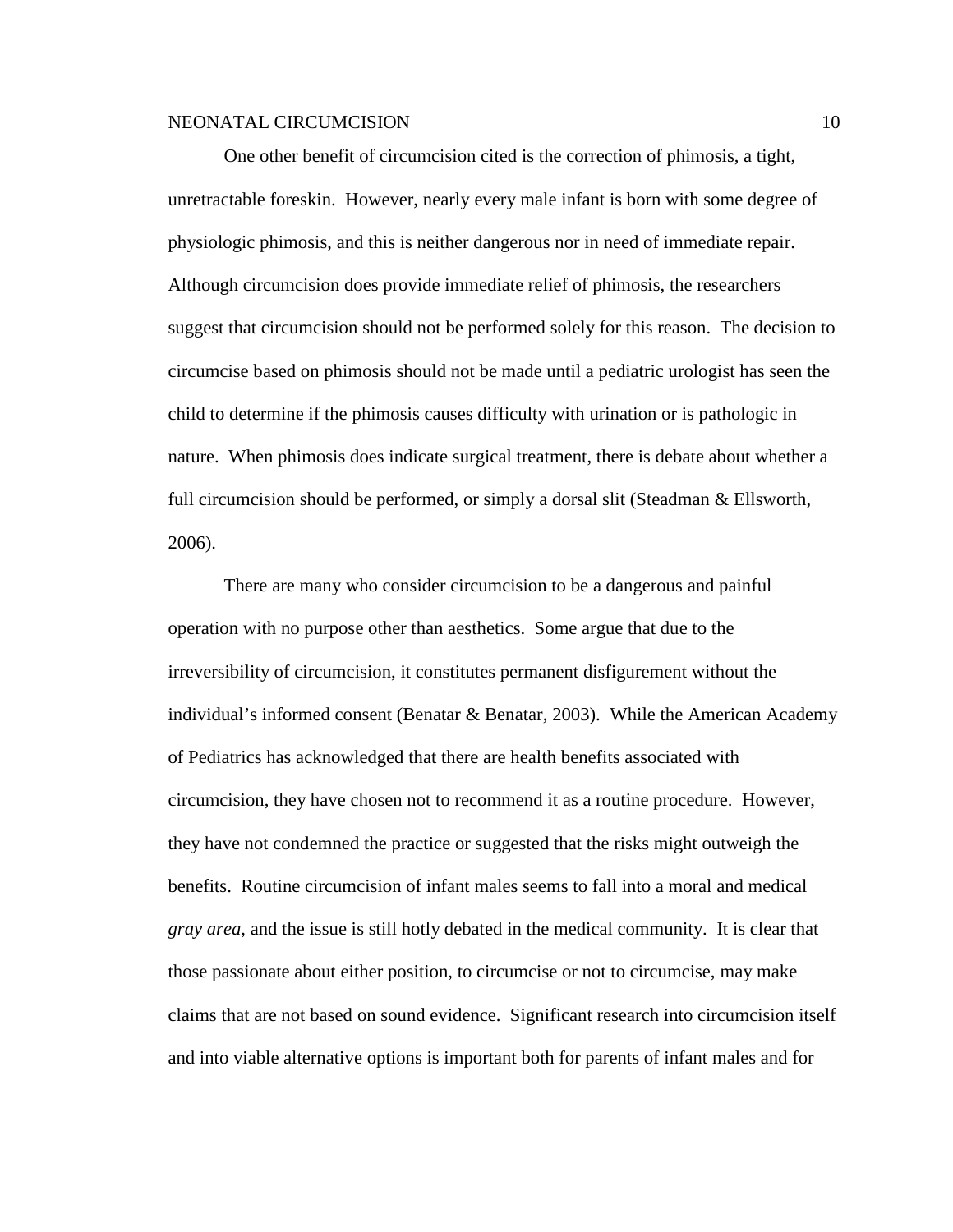nurses who may provide education to those parents. Religious and cultural beliefs about circumcision should also be taken into consideration (Steadman & Ellsworth, 2006).

**Timing of circumcision.** Once the decision has been made to have circumcision performed, it is important to consider when the circumcision should be performed. In American hospitals, circumcision is generally performed the day after a baby boy is born. This is based more on convenience than on medical research, however. Since obstetricians are generally responsible for performing circumcisions, it is logical to perform the circumcision while the mother and infant are both still in the hospital. Circumcision may not be performed at this time if the infant is not medically cleared due to anemia or other conditions. Additionally, members of certain religions may not want their children to be circumcised at this time. Jews, for instance, prefer to have their infants circumcised in the *Brit Milah* ceremony by a *mohel* on the eighth day of life in accordance with Talmudic law. Some sects of Muslims may choose to circumcise their children in the preschool years or in adolescence. Acceptance of cultural differences in the practice of circumcision is essential (Paulose, Hart, & Rauch, 2008).

Although millions of infants have undergone circumcision the day after birth without incident, it is arguable that the eighth day after birth is the most appropriate time to circumcise. The Jews have practiced eighth day circumcision for centuries because that is the day that God commanded it be done. However, it is also the day in which the infant is least likely to experience bleeding complications. In their book, McMillen and Stern (1984) explored the medical benefits of circumcising on the eighth day of life. At birth, infants are born deficient in Vitamin K because it does not cross the placenta easily. Breastfeeding also generally does not supply infants with a great deal of Vitamin K. This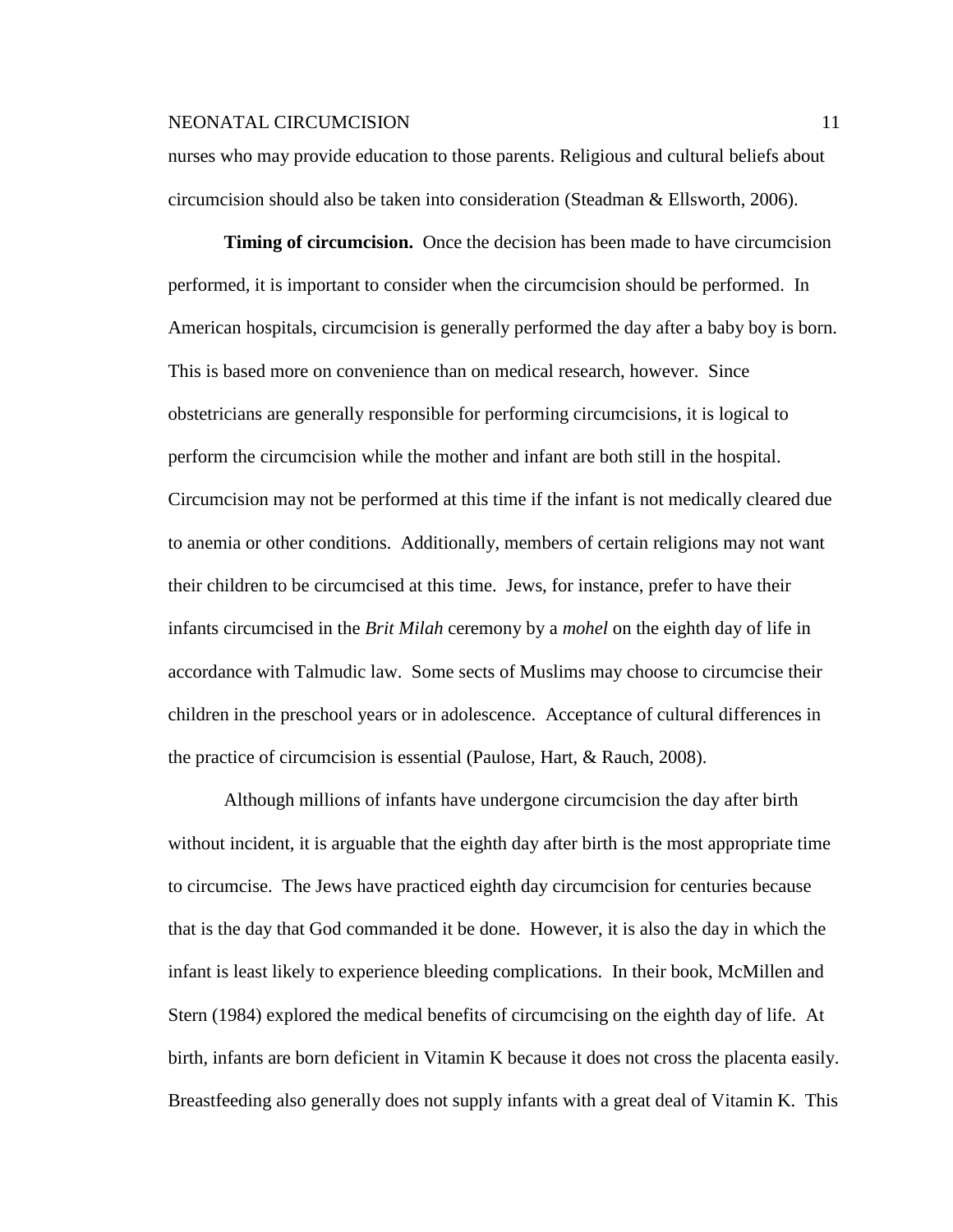is medically significant because Vitamin K is so important in the blood's ability to clot, and this is why almost every infant born in the United States is given an intramuscular dose of Vitamin K at birth. Vitamin K assists in the production of prothrombin, an essential element of the clotting cascade. Up until the seventh day of life, these authors concluded that prothrombin is at a sub-normal level in the body. On day eight, however, their research showed an excess of prothrombin in the infant male's body—an excess which never occurs again. Thus, there appears to be both Scriptural and medical support for eighth day circumcision.

**How to perform circumcision.** Another matter of intense discussion is the provision of analgesia and anesthesia to infants whose parents have chosen circumcision. There are arguments for and against the use of any anesthesia whatsoever, and even more arguments over which anesthetics and analgesics are most effective. For many years, the prevailing belief was that infants could not feel pain due to their immature nervous systems. The crying and changes in vital signs associated with circumcision were thought to be caused by the positioning and restraints employed during the procedure. However, advances in research methods and medical knowledge have demonstrated that infants do, in fact, feel extreme discomfort during the circumcision procedure (Anand, 2008; Porter, Porges, & Marshall, 1988; Williams, 2003).

### **Anesthesia and Analgesia**

**Importance.** Contemporary research has shown that infants do feel pain and do need pain medication and adequate comfort measures when undergoing circumcision. It is vitally important to manage the pain of newborns and children because traumatic pain experiences in infancy can have far-reaching effects on pain processing, development,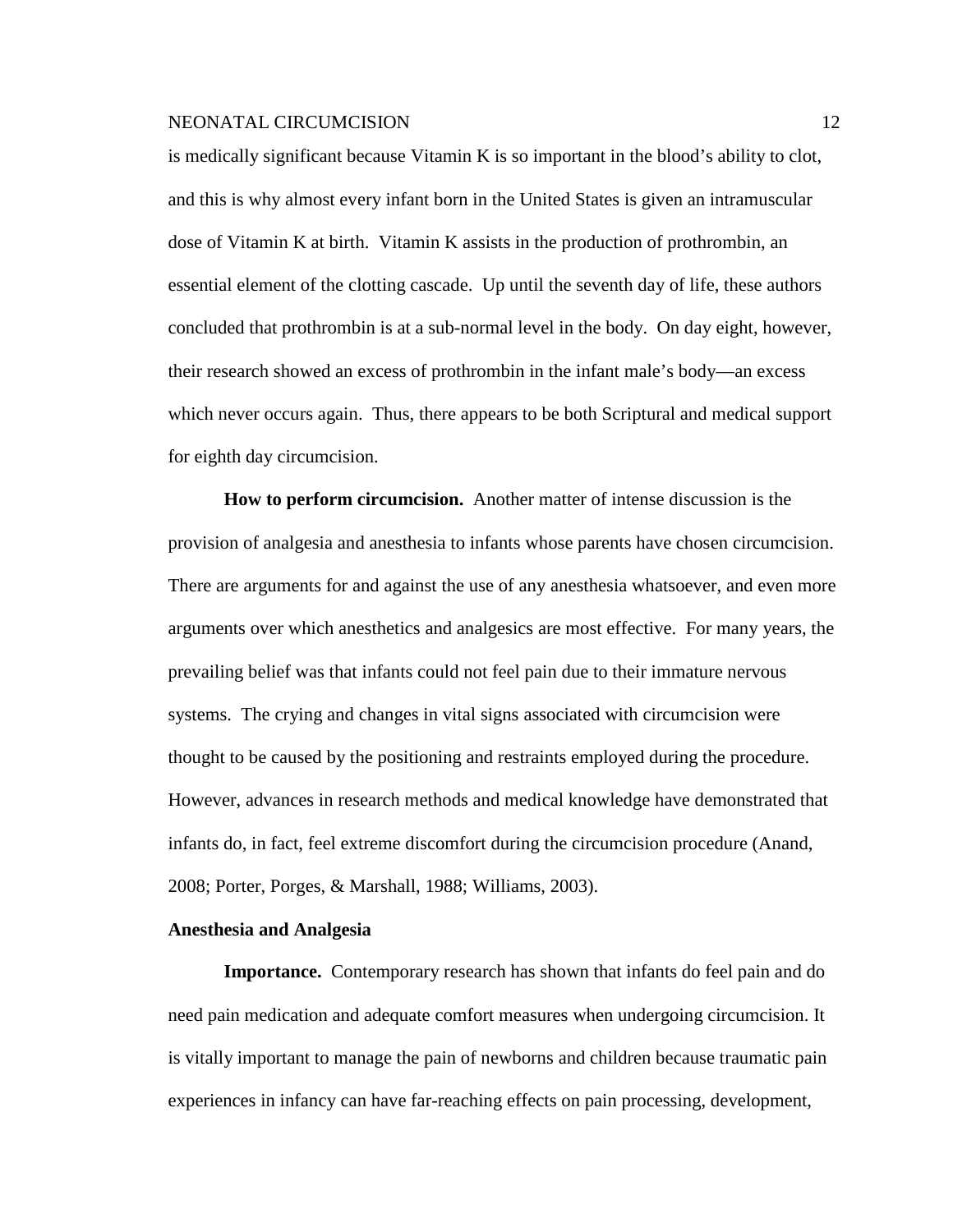and response to future stress. Longitudinal studies have shown that boys who did not have their pain managed adequately during circumcision have higher levels of stress and pain responses to immunizations, other painful medical procedures, and any painful events (Anand, 2008). One of the most important roles of a nurse is that of an advocate for her patients. This is especially important when the patient is an infant incapable of advocating for himself. Nurses must maintain a current knowledge base to ensure evidence-based practice and the best possible patient care. Both non-pharmacologic and pharmacologic measures have been researched in the provision of adequate pain management. Although some of the pharmacologic means of analgesia require administration by physicians, there are also effective non-pharmacologic options available. Nurses should strive for policy changes to incorporate the latest evidence on these options (Stang, et al., 1997).

**Nonpharmacologic measures.** Nonpharmacologic comfort measures should be employed first to reduce the stress and discomfort associated with preparation for circumcision. One intervention that can prevent distress before the procedure even begins is placement in a cushioned circumcision restraint chair rather than on a rigid, molded plastic board (Circumstraint); (See Figures 1-3). The newly designed circumcision chair is an improvement from the Circumstraint in several ways. All points of contact between the infant and the chair are padded, while the Circumstraint board has no padding. It can also be adjusted to the size of the infant, whereas the Circumstraint is rigid, and the same size is used for all infants. Another advantage is that it allows infants to retain the ability to move the extremities without compromising the sterile surgical field. Last, the circumcision chair holds infants in a better position than the Circumstraint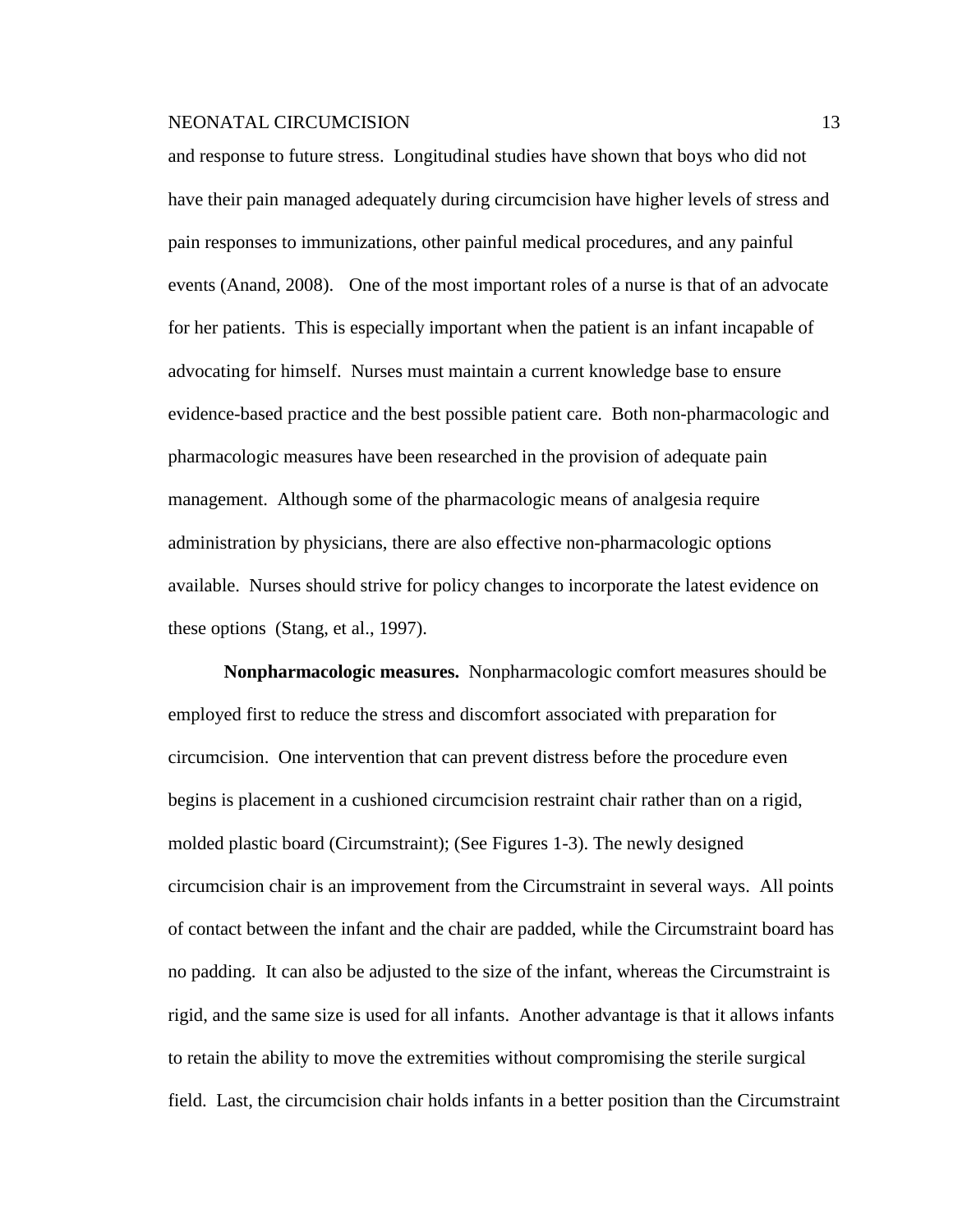allows. They are seated with heads elevated 30 to 45 degrees, knees flexed, and hips abducted – a natural and comfortable position that still allows easy access to the surgical site. Other nonpharmacologic comfort measures easily available to nurses include swaddling the arms, providing a pacifier, and avoiding placement on the Circumstraint or circumcision chair too long before the procedure begins (Stang, et al., 1997).

### **Pharmacologic measures.**

*Overview.* Pharmacotherapy is also a vital part of providing sufficient pain management to infants undergoing circumcision. The main forms of anesthesia for circumcision are dorsal penile nerve blocks, ring blocks, caudal blocks, topical creams, and oral sucrose. Each has its own advantages and disadvantages. The common factor is the use of lidocaine in nearly all of these procedures. Lidocaine is a local anesthetic from the amide family which is available in preparations for topical use and for injection. It produces an anesthetic effect by blocking sodium channels to prevent conduction of impulses along the axons. Although other numbing agents are occasionally used, lidocaine is the local anesthetic of choice for circumcision and most other minor procedures due to its rapid onset, effectiveness, and low risk of allergic reactions (Lehne, 2007).

*Dorsal penile nerve block.* The first option is the dorsal penile nerve block. In this procedure, the infant is placed in a supine position and secured in the circumcision board or chair such that his limbs are immobilized and his genitals exposed. The penis and scrotum are cleaned with povidone iodine solution, and a sterile field is created around the penis. Then small amounts of lidocaine are injected directly under the skin to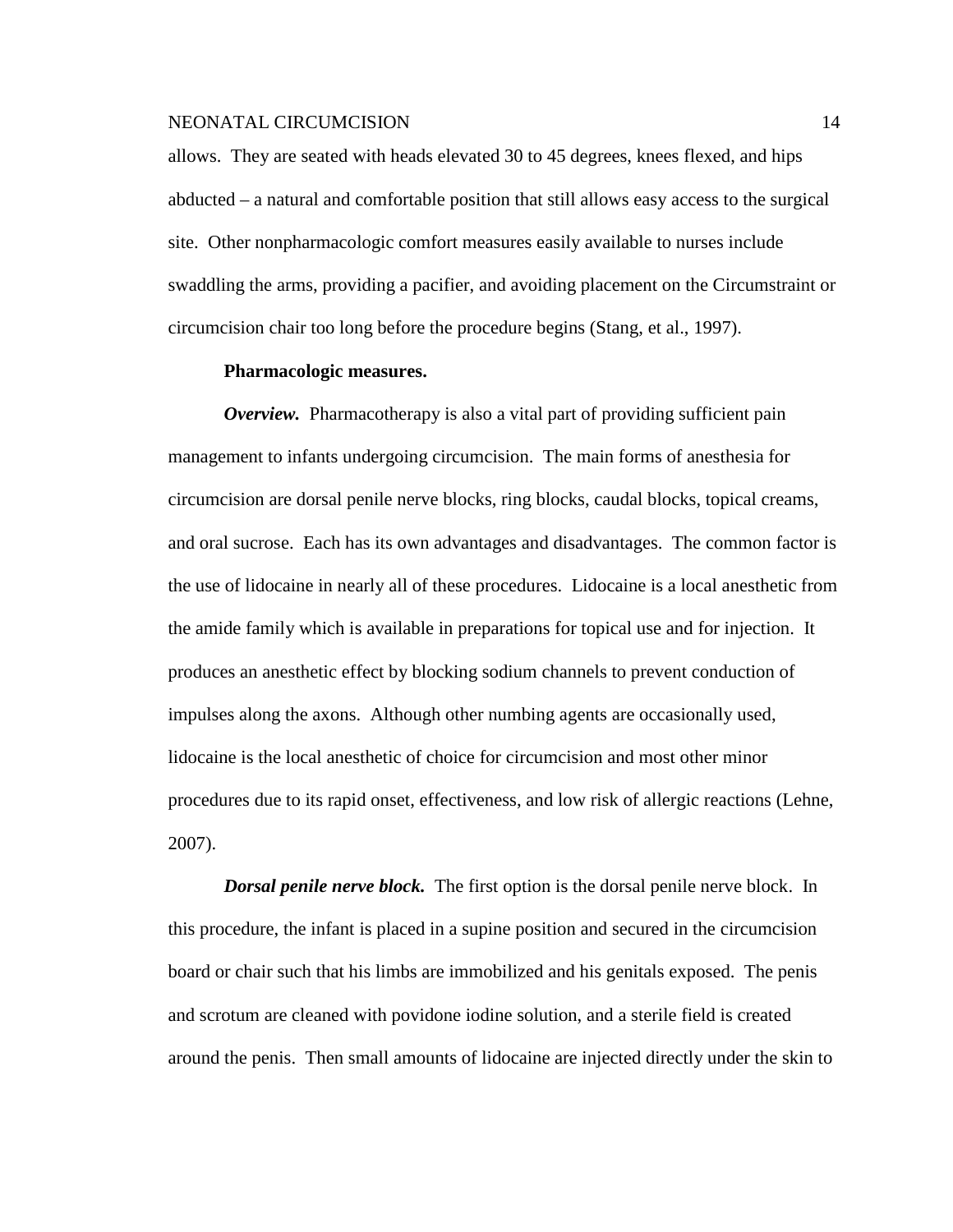

Figure 1. Circumcision Restraint Chair. This newly designed chair allows the infant to be positioned more naturally, adequately exposes the surgical site and allows maintenance of sterile field.



Figure 2. Infant in Circumcision Restraint Chair. This image demonstrates proper positioning in the chair.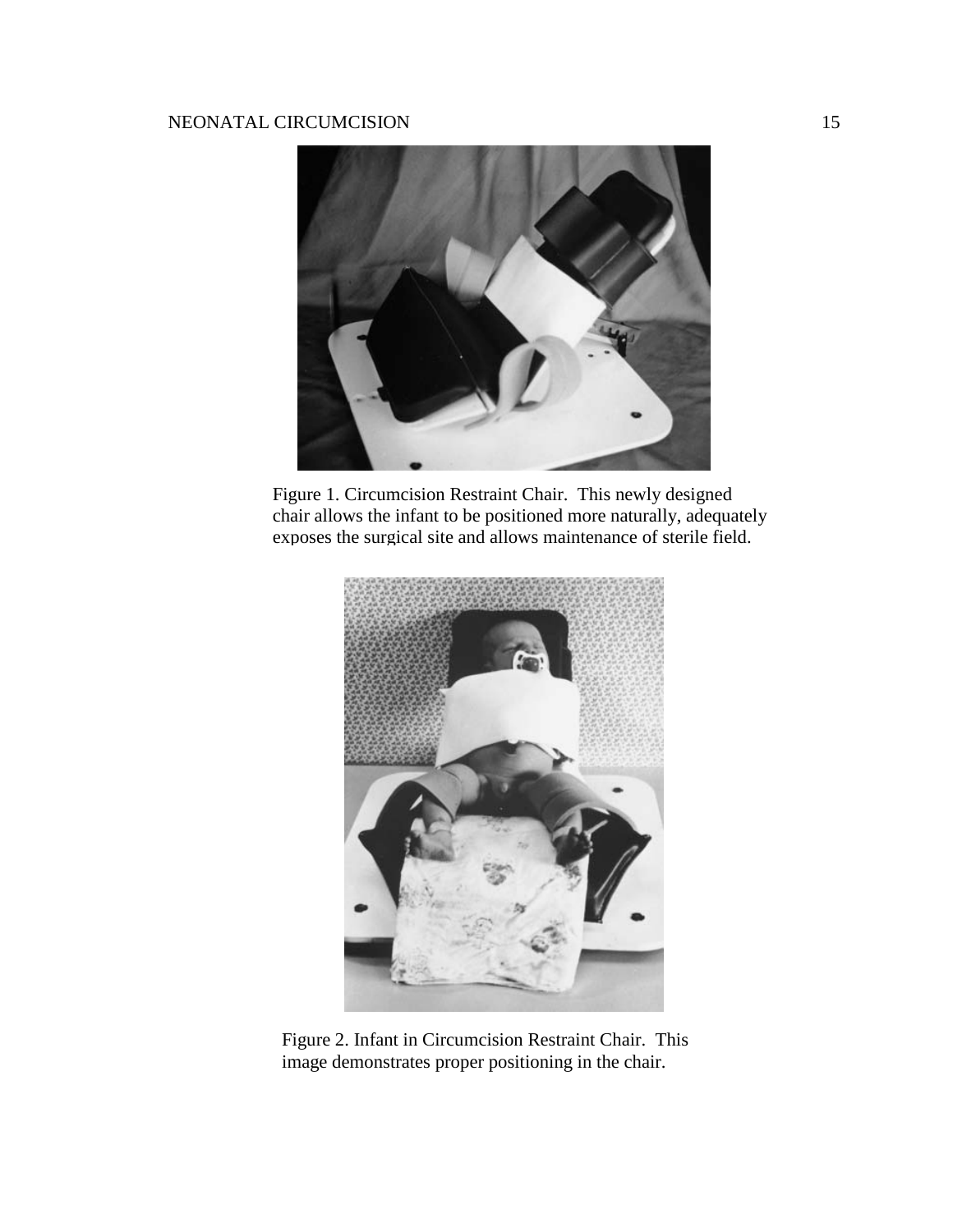

Figure 3. Infant on Circumstraint Board. The Circumstraint board effectively exposes the genitalia, but forces the infant into an unnatural position.

Figures 1-3 Reproduced with permission from *Pediatrics*, Vol. 100 (2), Copyright 1997 by the AAP.

(Stang, et al., 1997)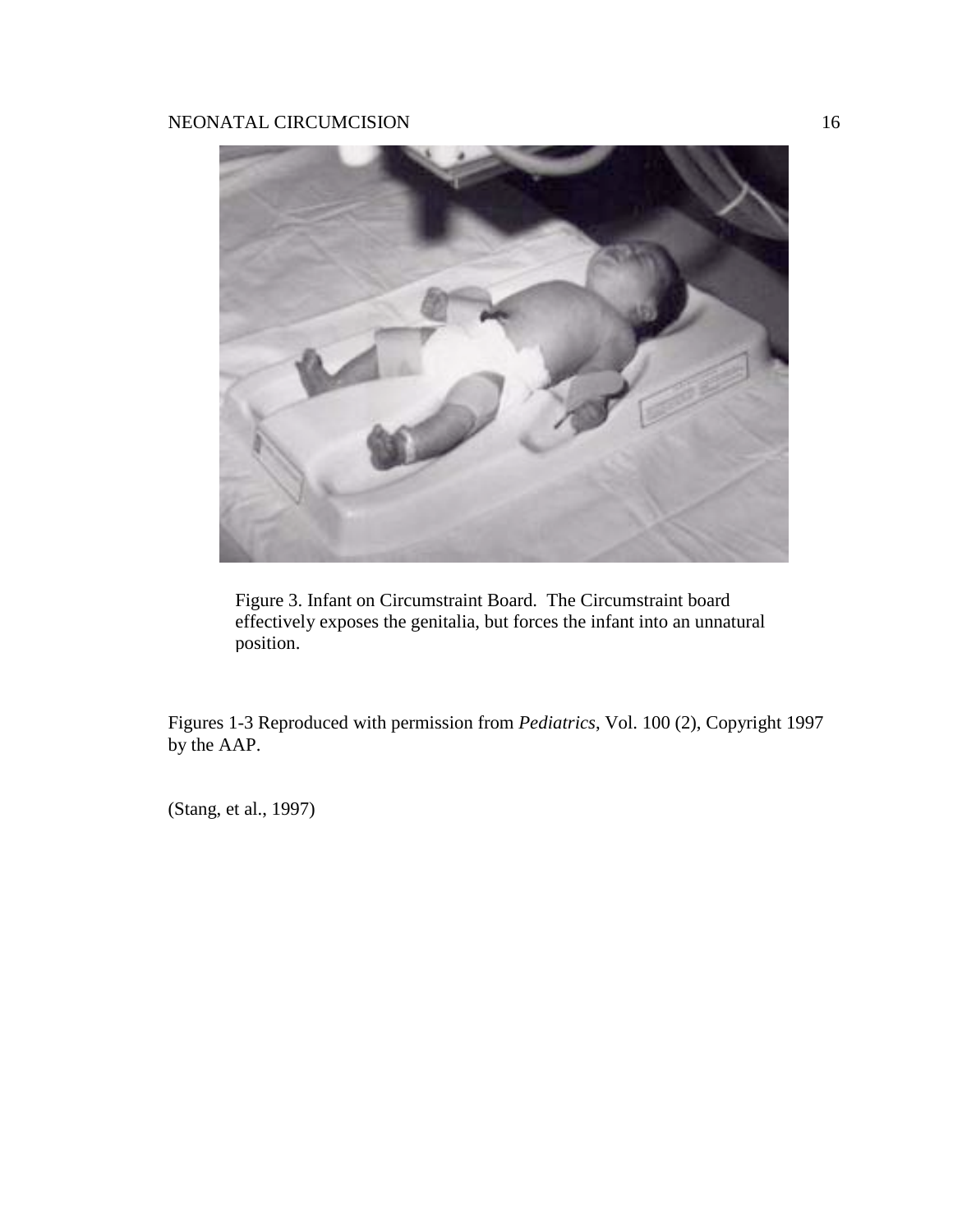numb the area for deeper injections into either side of the shaft's midline. After aspirating to ensure that the needle is not in a blood vessel, lidocaine is injected into the fascia near each dorsal nerve root to numb the shaft of the penis distally. This procedure is relatively easy to perform, and it does not require the addition of more than a few minutes to the length of time the circumcision takes. The most likely side effect is bruising, and the dorsal penile nerve block has been proven safe and effective for anesthesia during circumcision (Shlamovitz, 2008).

*Ring block.* The ring block requires the same patient positioning as the dorsal penile nerve block, and also utilizes lidocaine. For this procedure, lidocaine is injected in small amounts in a ring—all the way around the shaft of the penis, approximately halfway between the base and head (Buyukkocak et al., 2005). The concept is the same as that of the dorsal penile nerve block, in that the lidocaine blocks impulse conduction distal to the injection site, numbing the head of the penis before the circumcision is performed. This procedure can also be performed very quickly and still be effective. When properly performed, it is not particularly painful, and it provides excellent relief of the pain associated with circumcision (Buyukkocak, et al., 2005).

*Caudal block.* Caudal blocks are somewhat different from the other two because of the location in which they are given. In infants, caudal blocks require lateral positioning. Using sterile technique, Lidocaine or Bupivacaine is injected through the sacral hiatus into the caudal epidural space, the lowest accessible point in the epidural system. Bupivacaine shares the same mechanism of action as lidocaine, but its effects last for two to four hours, while lidocaine is only effective for half an hour to an hour (Lehne, 2007). Side effects of the caudal block include infection at the injection site if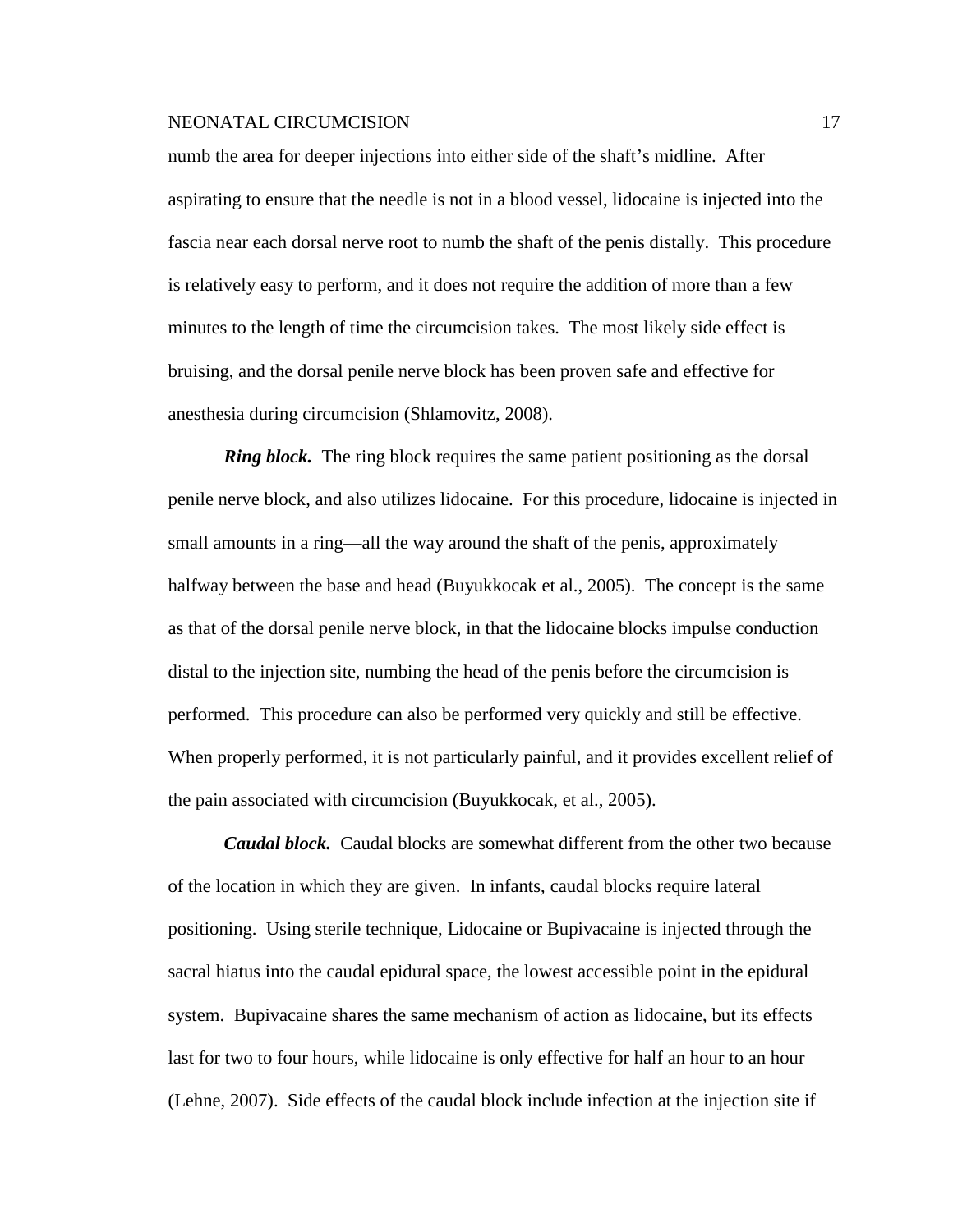proper technique is not utilized, urinary retention, bruising, accidental intraosseous administration, or accidental dural puncture ("Caudal block," 2005).

Although caudal blocks may be used in older males during circumcision, this method is rarely employed in neonatal circumcision because it is more risky than Dorsal Penile Nerve Block (DPNB) or ring block and requires a significantly greater amount of preparation work and time. However, caudal blocks will be addressed because they are occasionally employed in neonates as well. A study by Margetts, McFadyen, and Lambert (2008) attempted to determine whether there was any difference in length of analgesia between a ketamine/bupivacaine caudal mixture and a bupivacaine dorsal nerve block of the penis. The patients' vital signs were monitored, as well as a pain scale, time of waking, time of first analgesia, and time of first voided urine (micturition). This study supports others, as there was no difference between the quality of analgesia provided by the two means. Caudal provided a slightly longer duration of analgesia, but was associated with motor block, as well as delayed micturition and other side effects in some studies. Despite the side effects, however, the researchers agree that caudal adjuvant drugs provide analgesia during the operation, as well as post-operatively, that is just as effective as a dorsal penile nerve block.

*Topical anesthesia.* Topical anesthetics such as EMLA cream (Eutectic Mixture of Local Anesthetics – 2% lidocaine/ 2% prilocaine) and ELA-Max (4% lidocaine) have also been used to manage the pain associated with circumcision. The advantage of topical application of local anesthetic is the fact that it is non-invasive. However, its disadvantages include the need for administration an hour to an hour and a half before the procedure, as well as a lower level of efficacy than the injected nerve blocks. EMLA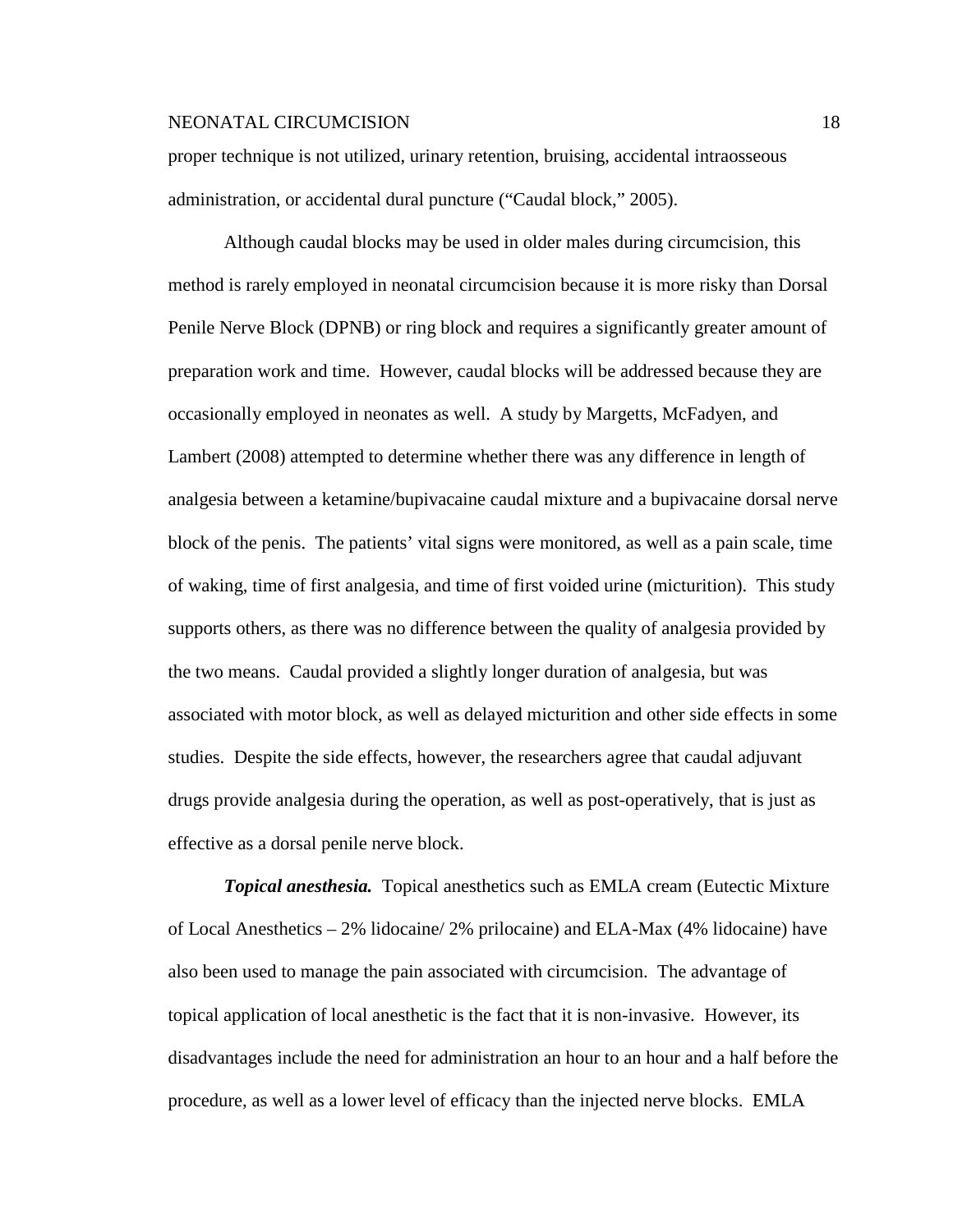cream is highly effective when applied before the application of a nerve block, as it dulls the initial pain and burning associated with the lidocaine injection (Lander, Brady-Freyer, Metcalfe, Nazerali, & Muttit, 1997).

*Oral analgesia.* Oral sucrose has also been used to control pain during circumcision, because it is believed to have antinociceptive effects on newborns. Sugar solutions are thought to cause endorphin production and decrease crying time during painful procedures. Advantages include a rapid onset and few side effects. Oral sucrose solution has been shown to produce a marginal reduction in pain, but there is debate over whether the analgesic effect is produced by the sucrose alone or its use in combination with the comforting effect of sucking on a pacifier. Sucrose alone does not provide sufficient analgesia for this procedure, but can be used in combination with nerve blocks or topical anesthetics to increase the amount of pain relief achieved (Kass & Holman, 2001; Razmus, Dalton, & Wilson, 2004).

Kass and Holman's (2001) research did not support the idea that concentrated oral sugar solutions were as effective as nerve blocks at reducing circumcision pain. Their study compared crying time and evidence of pain between infants given a placebo (sterile water), infants given D50 (a 50% dextrose solution), and infants given a dorsal penile nerve block. Pulse oximetry and heart rate were measured after pain intervention and before the circumcision began, then every minute during and after the procedure. The infants who received a DPNB had significantly shorter crying time, lower heart rate, increased oxygenation, and lower pain scale scores than the groups receiving water or D50. The water and D50 groups had dramatic increases in heart rate and drops in oxygenation, with no significant differences between the two groups. Concentrated sugar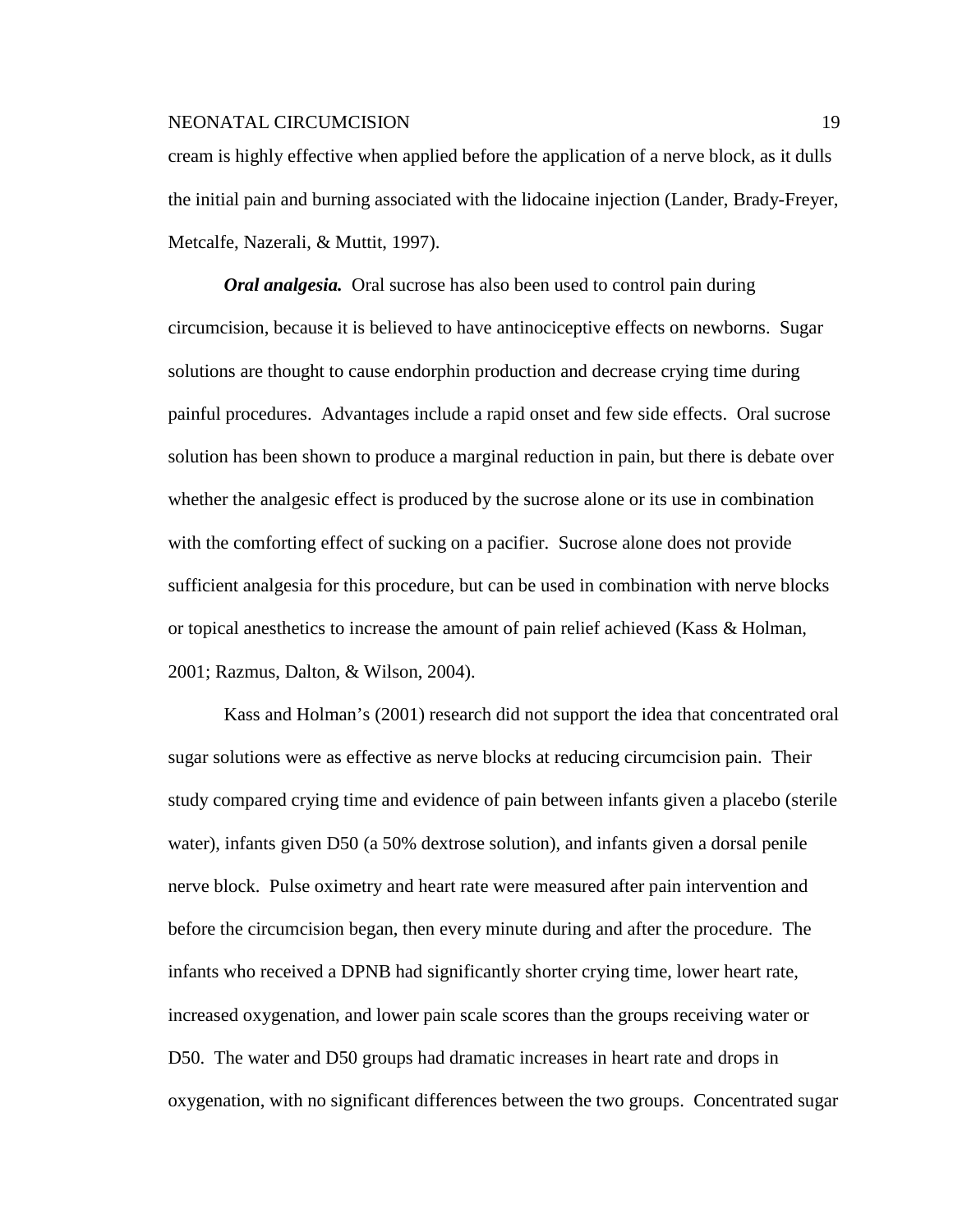solutions given orally do not provide adequate pain relief for circumcision, but, according to other studies, may provide a synergistic effect when offered with other methods of anesthesia (Kass & Holman, 2001).

The other oral medication commonly used for circumcision pain is acetaminophen, also known as Tylenol. Tylenol is frequently administered after circumcision and is often used, not as an adjunct to anesthesia, but in place of anesthesia. The American Academy of Pediatrics does not consider acetaminophen sufficient pain relief for circumcision. It is very effective as an adjunct to local anesthetics, although not in the immediate postoperative period. Tylenol administration does, however, decrease pain scores four to six hours after the procedure. Tylenol provides good pain relief when used in conjunction with a regional anesthetic and should be administered shortly after circumcision and continued as long as pain-scale scores indicated that it is necessary (AAP Policy Statement, 2006).

Intravenous opioids have also been used in neonates undergoing circumcision, but this is very rare. Most healthy infants do not require intravenous access, and initiating an IV line in order to give IV medications would create more stress and make the circumcision procedure even more traumatic. However, infants who are already receiving IV therapy for various reasons may be given IV analgesia during and after circumcision. A study by Anand (2008) indicated that this may not be safe. Although he agreed that it is vitally important to manage pediatric pain to avoid far-reaching effects on pain processing, development, and response to future stress, he has found that in neonates opioids may not be the best choice when the acute pain is caused by injury. They have been shown to have many harmful side effects, including the potential for tolerance and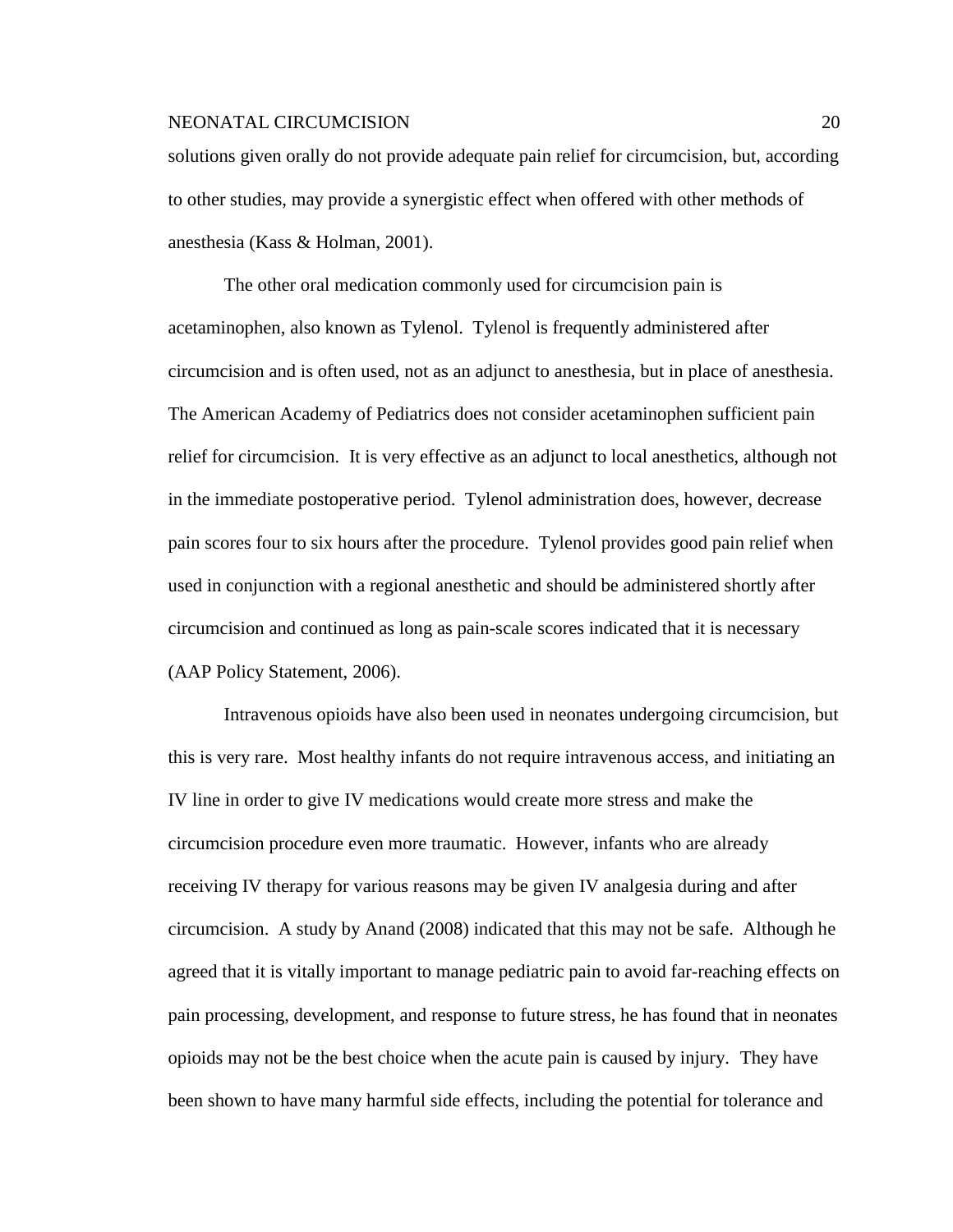altered brain development. Furthermore, their efficacy has not been established in the neonatal population. Administering drugs with potential severe side effects to a population in which researchers are uncertain whether they are even effective is unwise at best and irresponsible at worst. This study concluded that nonpharmacological methods of pain relief are actually safer and more effective than opioids at relieving pain from basic procedures in neonates. Opioids should be used as a last resort due to the risk of systemic side effects and permanent harm.

There has been no definitive decision between dorsal penile nerve block and ring block in terms of which is the most effective. There are multiple studies supporting both positions. However, it has been established that DPNB and ring block are more effective than caudal block, topical anesthesia, and concentrated oral sugar solutions. Results concerning the caudal block are not included here because its use in neonatal circumcision is infrequent and only recommended in special circumstances (Kass  $\&$ Holman, 2001).

Razmus, et al. (2004) peformed a study that evaluated the degrees of pain relief offered by the different forms of analgesia. They compared pain scores and vital signs in infants receiving all of the following combinations of analgesia: dorsal block, dorsal block with sucrose, dorsal block with sucrose and ELA-Max, ELA-Max, ELA-Max with sucrose, ring block, ring block with sucrose, sucrose alone, and no intervention. (See Table 1.) The researchers utilized the FLACC score, which is a measurement of pain on a ten-point scale based on the appearance of an infant's face, legs, activity, cry, and consolability. Of course, the eleven infants who received no pain intervention at all had the highest FLACC scores at both measured times during circumcision. Sucrose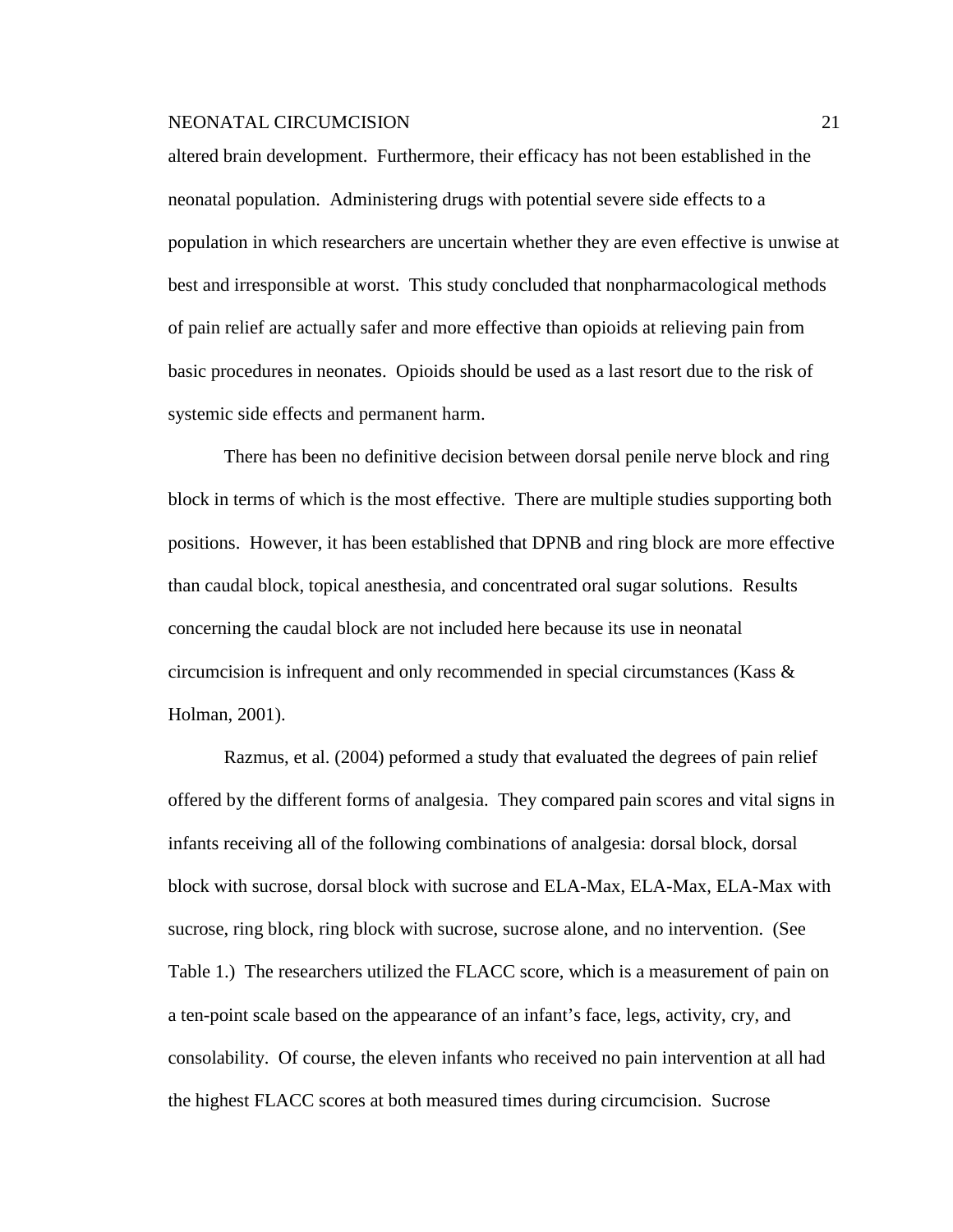provided a small amount of analgesia compared to no intervention at all, but not as much as other interventions. The most effective form of analgesia was the dorsal block combined with sucrose, closely followed by the ring block combined with sucrose. The sucrose solution significantly increased the pain relief provided by a nerve block, even though its efficacy by itself was minimal. Topical ELA-Max did cause a reduction in FLACC scores, but was obviously less effective than the nerve blocks. One limitation of this study is its failure to explain exactly how the procedures were performed, for example, positioning of the infants, time from administration of medication to beginning of procedure, and whether or not sucrose was given with a pacifier or nipple. Although the study could have been improved, the results are reliable and very similar to those of other studies, which have found DPNB and ring block to have very similar effects.

Finally, a 2005 study suggested that a combination of the two front-runners would be the most effective form of pain relief. Researchers studied three groups – infants receiving dorsal penile blocks, infants receiving ring blocks, and infants receiving both a dorsal block and a ring block. Objective Pain Scale (OPS) scores at rest over the first 24 hours after circumcision were significantly lower in the group of infants who had received the ring block and dorsal block together. OPS scores during urination and activity were lower than the other two groups for the first 6 hours after circumcision, and need for supplemental analgesia was lower than in the groups receiving only DPNB or only ring block. Further study would be necessary to eliminate extraneous variables, but it seems that dorsal penile nerve block combined with ring block may be the most effective means of analgesia for neonatal circumcision (Naja, Ziade, Al-Tannir, Mansour, & El-Rajab, 2005).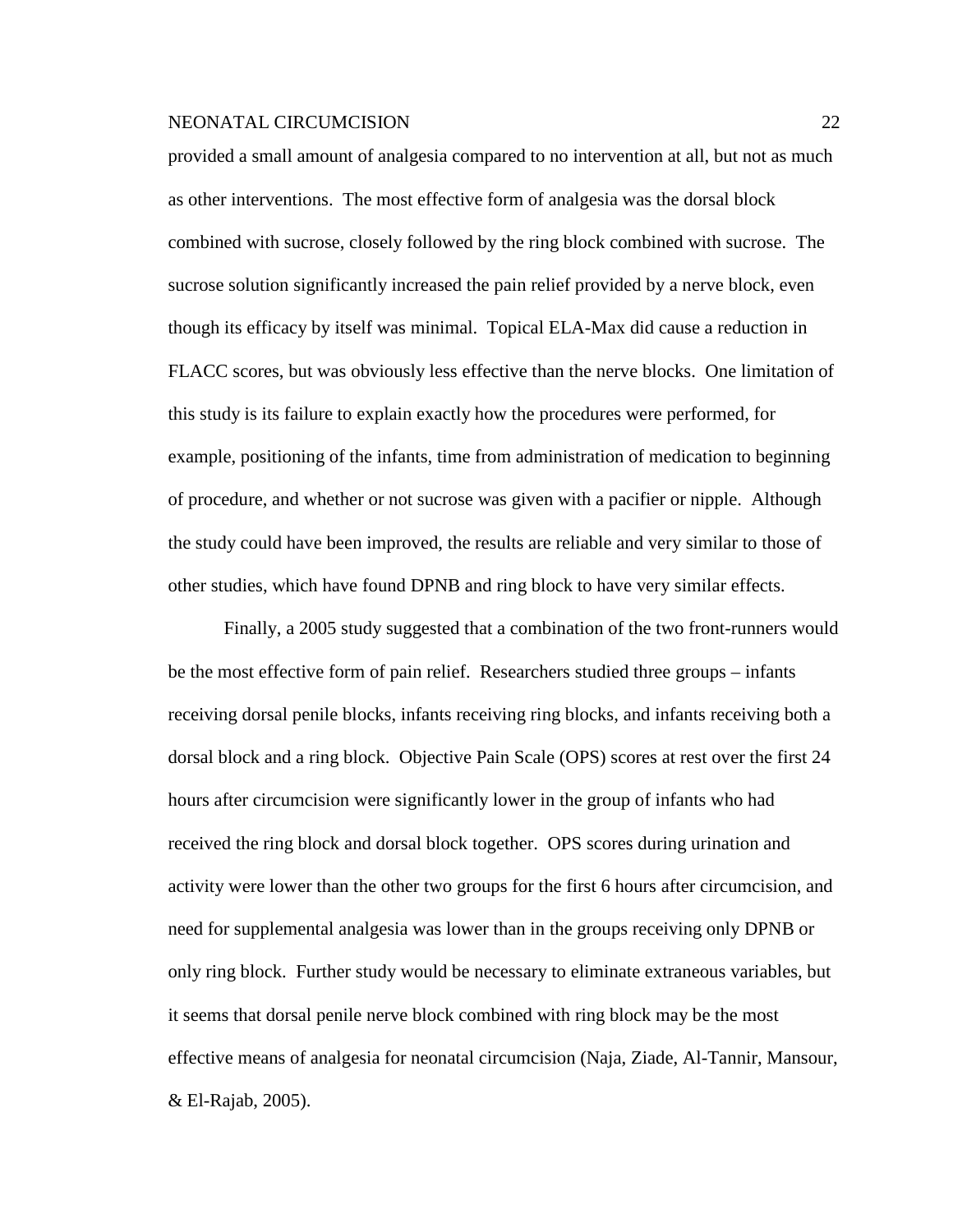Table 1. Mean (SD) FLACC for Each Type of Analgesic During Circumcision at Times 1 & 2.

| <b>Type</b>                             | <b>Time 1</b>  | <b>Time 2</b>  |
|-----------------------------------------|----------------|----------------|
| Dorsal Block (N=7)                      | 3.71<br>(2.36) | 2.00<br>(2.16) |
| Dorsal Block/sucrose (N=16)             | 2.75<br>(2.32) | 2.12<br>(2.22) |
| Dorsal Block/sucrose/ELA-Max<br>$(N=3)$ | 4.33<br>(1.15) | 3.33<br>(2.88) |
| $ELA-Max(N=6)$                          | 5.17<br>(3.71) | 3.00<br>(2.10) |
| ELA-Max/sucrose (N=8)                   | 5.12<br>(3.14) | 3.50<br>(2.00) |
| Ring block (N=15)                       | 5.47<br>(2.17) | 3.92<br>(2.40) |
| Ring block/sucrose (N=44)               | 3.18<br>(2.56) | 2.59<br>(2.56) |
| Sucrose (N=22)                          | 6.14<br>(2.31) | 5.10<br>(1.92) |
| None $(N=11)$                           | 6.91<br>(3.02) | 6.25<br>(3.41) |

Reproduced with permission from *Pediatric Nursing, 30* (5), p. 416.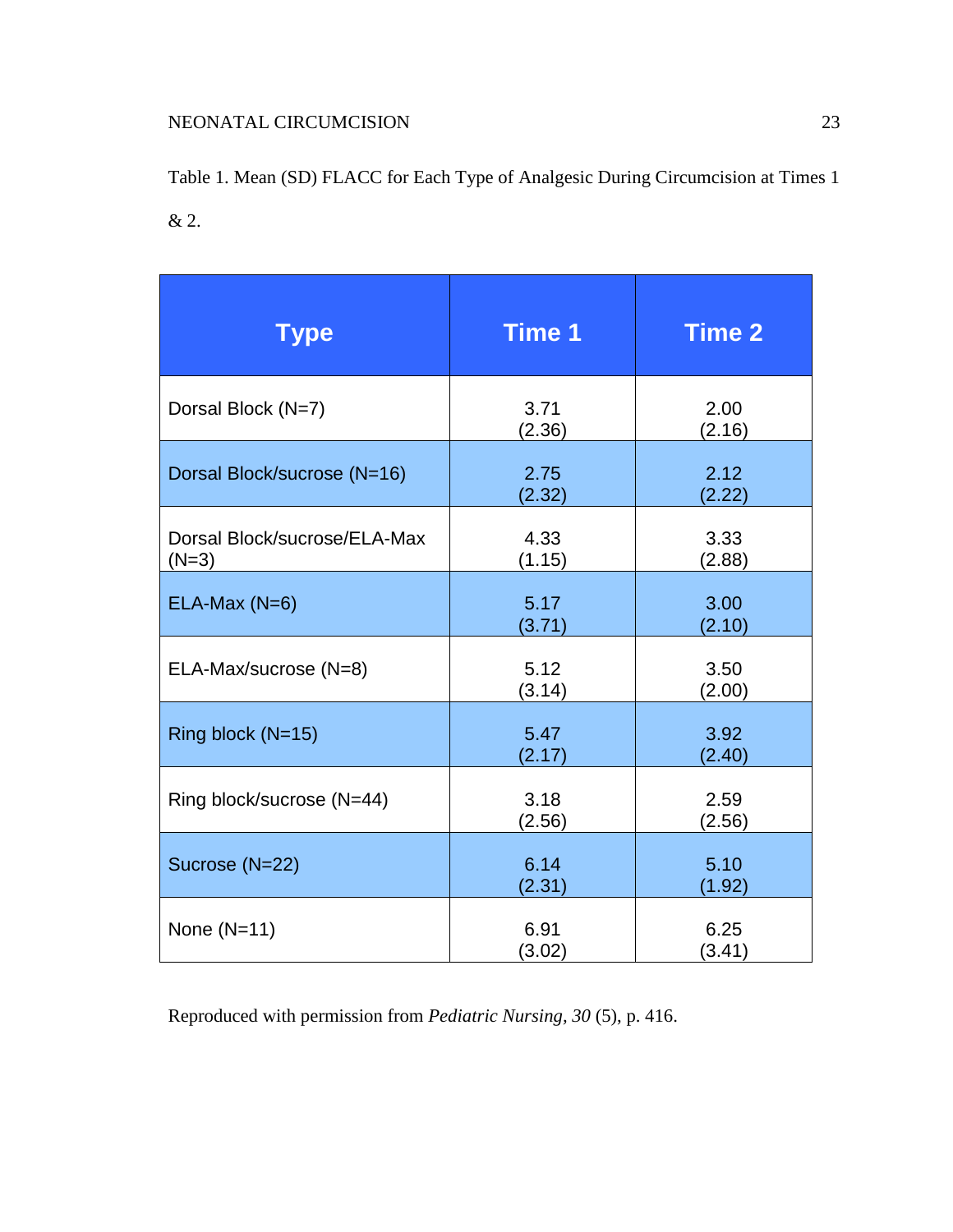**Policy and Procedure.** Although there may continue to be some debate regarding which methods are the most effective at relieving the pain associated with circumcision, it has been thoroughly established that adequate forms of anesthesia and analgesia are available for neonates undergoing circumcision. A major problem, though, is that these methods are not used as often or as effectively as they ought to be. Numerous studies, including a few discussed here, have demonstrated that inadequately managed pain leads to heightened responses to future painful stimuli and must be avoided. This cannot be achieved by one branch of medical staff, but rather requires a multidisciplinary plan and protocol. The hospital studied implemented a strict protocol for pharmacologic relief of procedural pain, as well as nonpharmacologic pain relief techniques and education. Leadership from all relevant departments were included in the protocol formulation and enforcement, and when the protocols went into effect, the success was dramatic. The number of pediatric and neonatal patients receiving adequate anesthesia and analgesia rose from 2% to 92%. The conclusion is that a multidisciplinary approach increases compliance to the protocol for analgesia (Cregin et al., 2008).

Research into this subject is ongoing, and the methods deemed most effective will likely change over time. However, medical care must be driven by evidence-based practice, and procedures must be updated through multidisciplinary task forces to reflect what is currently accepted as the best practice. Circumcision restraint chairs should certainly be employed instead of the Circumstraint board wherever possible ( Stang, et al., 1997). Circumcisions should only be performed with adequate analgesia, preferably in the form of a dorsal nerve block or ring block supplemented with oral sucrose on a pacifier and pre-treated with EMLA cream or Ela-MAX (Naja, et al., 2005). In order to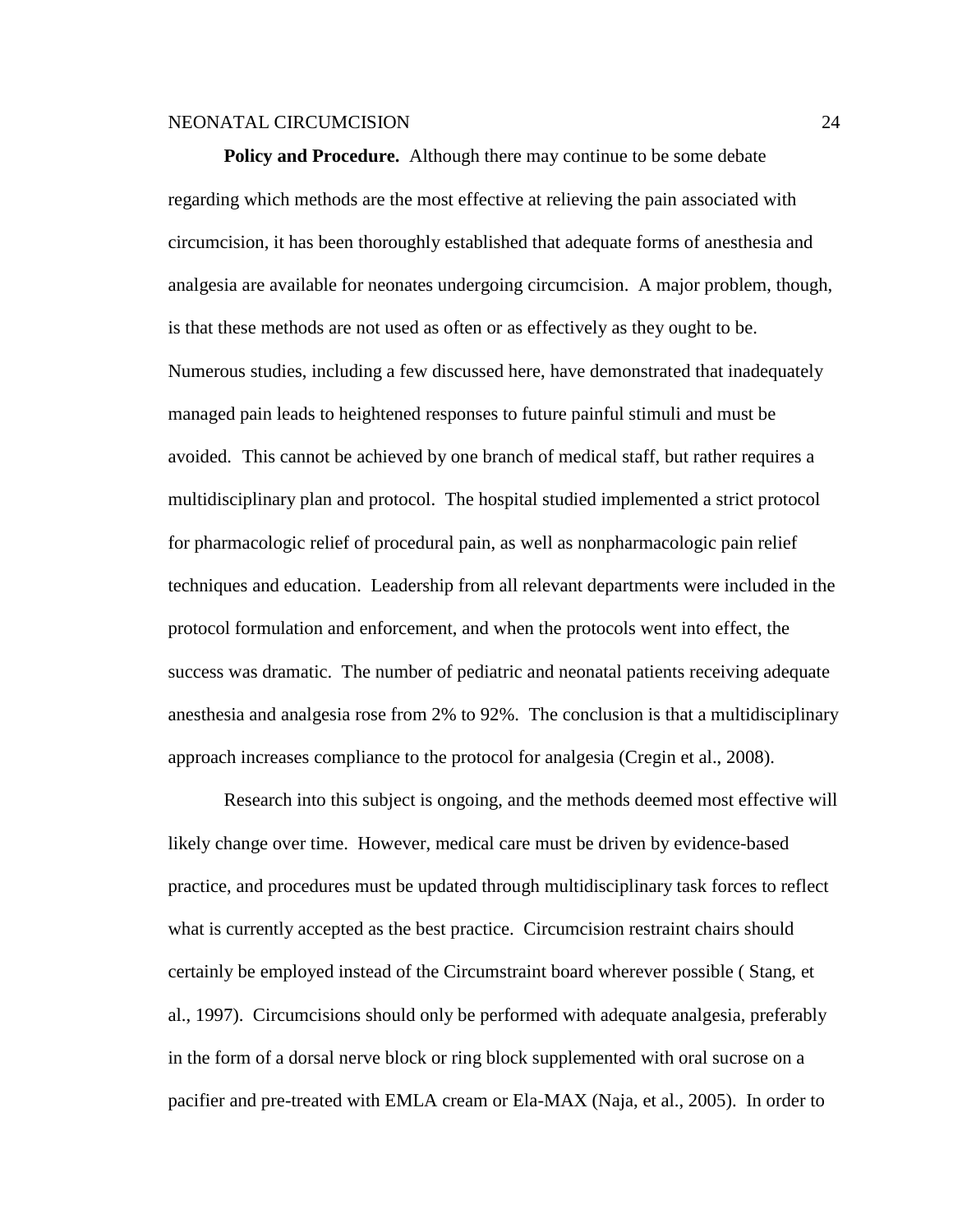advocate effectively for patients, nurses must be aware of the outcomes of ongoing research and push for policy changes that reflect the highest standard of care possible (Cregin et al., 2008).

### **Care after Circumcision**

Newborns require approximately one week to recover fully from circumcision. During that time period, the site should be covered with a liberal amount of petroleum jelly and a few pieces of gauze. The petroleum jelly is necessary to prevent the penile mucosa from adhering to the gauze or the inside of a diaper, as removing the gauze or diaper would then re-open the wound and cause bleeding. Bacitracin, Neosporin, or similar antibiotic ointment may be applied along with the petroleum jelly, but should not be used alone. Gentle bathing with mild, unscented soap is allowed, but there should be no vigorous scrubbing of the surgical area. Vigorous cleaning will cause more harm than good as it may disrupt the healing circumcision. Tylenol is generally recommended for pain for the first few days or until the infant seems comfortable enough to discontinue the medication (O'Reilly, 2007).

Expect to see a small amount of watery yellow drainage and some swelling. A small yellow crust may even form at the area. This should not be washed away or removed, as it will slough off on its own. Signs to watch for include fresh bleeding beyond the first twenty-four hours after circumcision, drainage of pus from the surgical site, severe or prolonged pain, and redness or swelling of the entire penis or genital area. The child's pediatrician should be notified if any of these occur (O'Reilly, 2007).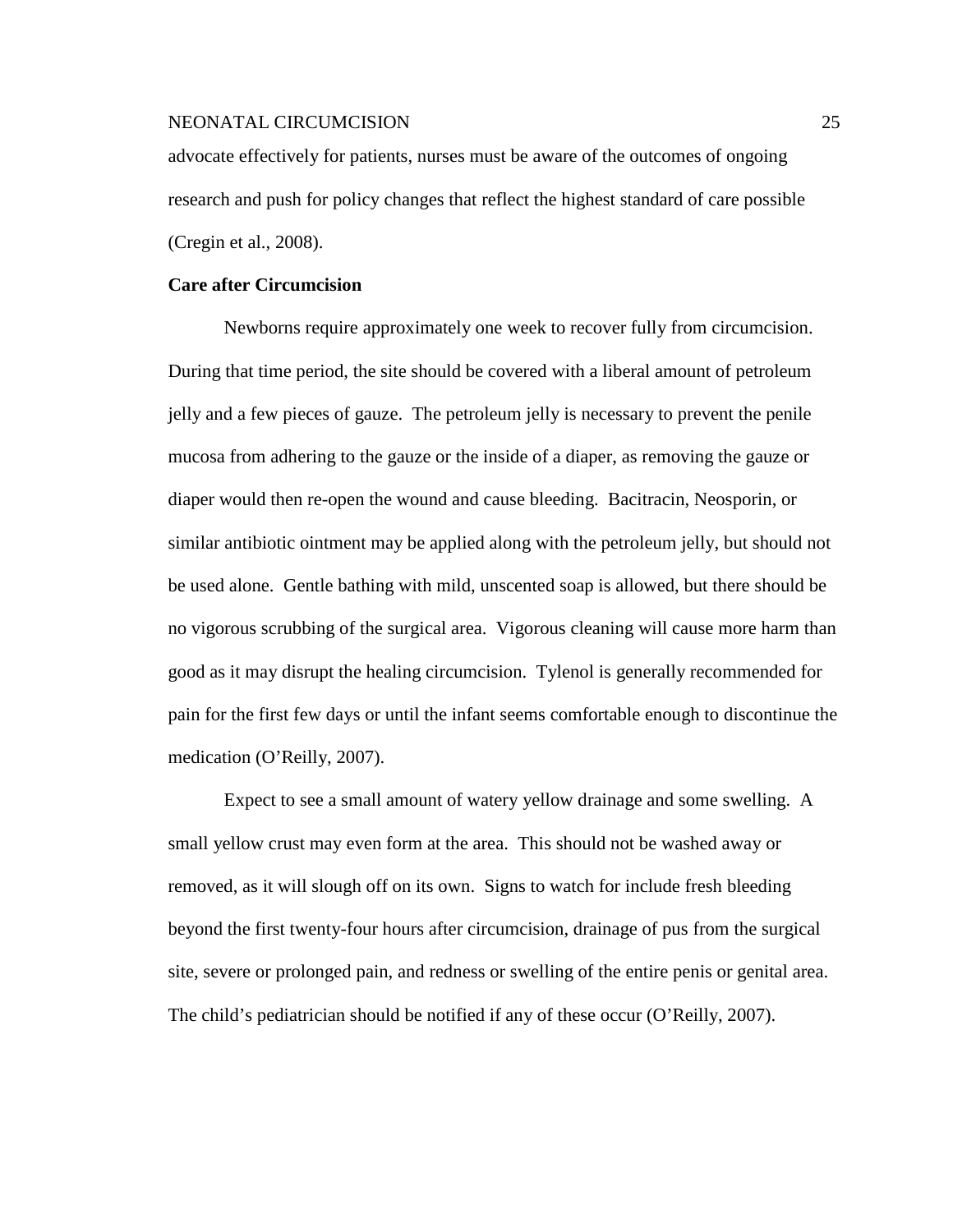### **Conclusion**

Neonatal circumcision is a highly individual decision that should be supported by nursing and medical staff. Cultural and religious requirements for the care of these infants should be accepted by the healthcare team as long as patient safety is maintained. The procedure, if carried out in the hospital, should be performed with adequate anesthesia and analgesia according to evidence-based practice. Adequate pain management will require a multidisciplinary approach to the topic, but much of the responsibility falls on nurses to educate parents and properly prepare infants for circumcision. Nurses working in this area must maintain a current knowledge base and be willing to advocate for their smallest patients.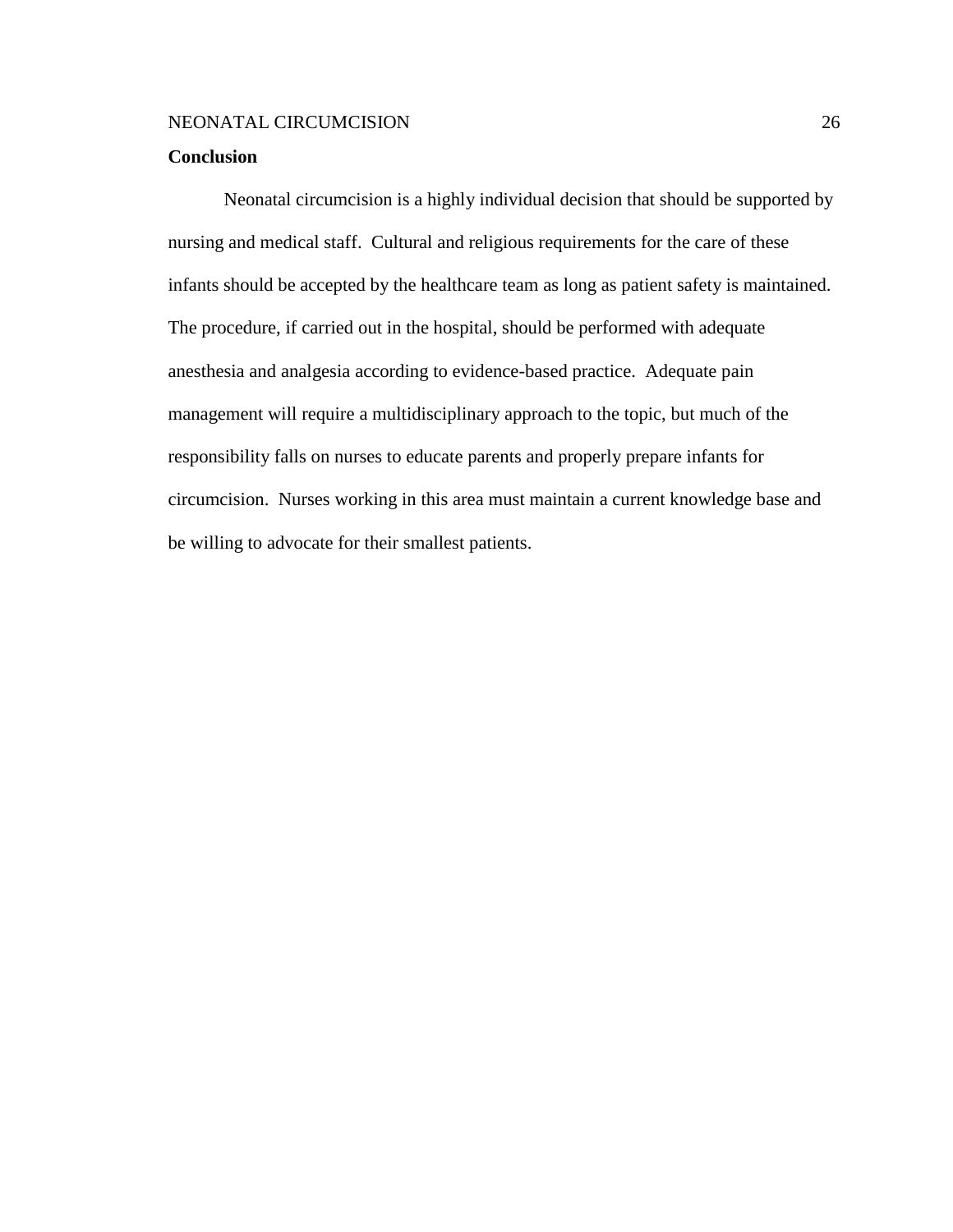### References

- AAP Policy Statement. (2006). Prevention and management of pain in the neonate: An update. *Pediatrics,118* (5). Retrieved from http://aappolicy.aappublications.org.
- Anand, K.J.S. (July 2008). Analgesia for skin-breaking procedures in newborns and children: What works best? *CMAJ: Canadian Medical Association Journal, 179* (1). Retrieved from http://search.ebscohost.com.ezproxy.liberty.edu:2048/ login.aspx?direct=true&db=hch&AN=32678875&site=ehost-live&scope=site.
- Benatar, M. & Benatar, D. (2003). Between prophylaxis and child abuse: The ethics of neonatal male circumcision. *American Journal of Bioethics, 3* (2). Retrieved from http://search.ebscohost.com.ezproxy.liberty.edu:2048/login.aspx?direct=true&db =phl&AN=PHL1715232&site=ehost-live&scope=site.
- Buyukkocak, U., Caglayan, F., Caglayan, O., Basar, M., Cakmak, M., Batislam, E., & Ulusoy, S. (October 2005). Anaesthesia and the acute phase protein response in children undergoing circumcision. *Mediators of Inflammation, 2005* (5). Retrieved from http://search.ebscohost.com. ezproxy.liberty.edu:2048/login. aspx?direct=true&db=a9h&AN=19286985&site=ehost-live&scope=site.
- Caudal block. (2005). Retrieved from http://www.pitt.edu/~regional/Caudal /caudal\_block.htm.
- Circumcision (2010). Retrieved from http://www.americanbible.org/brcpages/ Circumcision.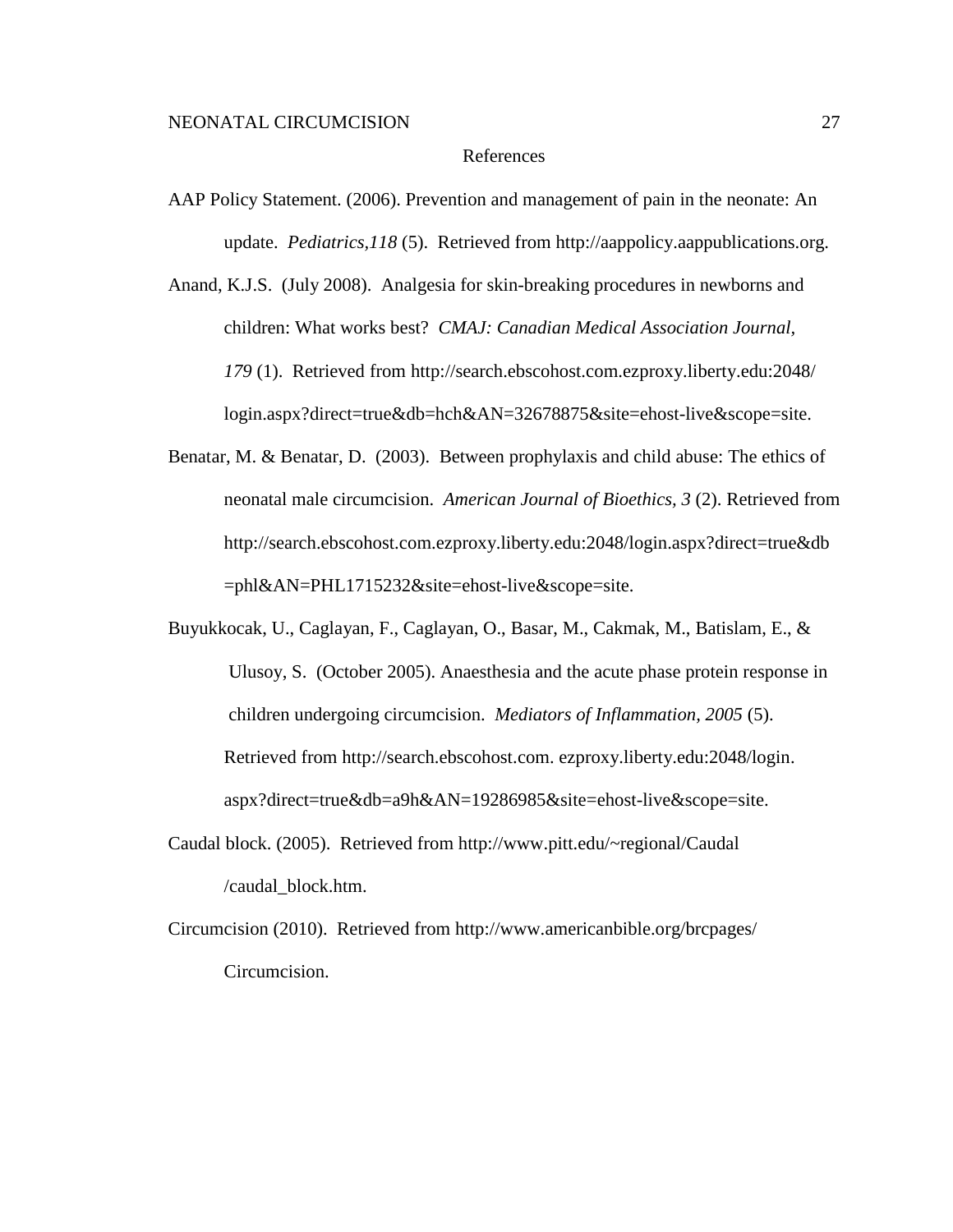- Cregin, R., Rappaport, A.S., Montagnino, G., Sabogal, G., Moreah, H., & Abularrage, J.J. (2008). Improving pain management for pediatric patients undergoing nonurgent painful procedures. *American Journal of Health-System Pharmacy, 65* (8). Retrieved from http://search.ebscohost.com.ezproxy.liberty.edu:2048/login. aspx?direct=true&db=hch&AN=31976442&site=ehost-live&scope=site.
- Fergusson, D.M., Boden, J.M., & Horwood, L.J. (2008). Neonatal circumcision: Effects on breastfeeding and outcomes associated with breastfeeding. *Journal of Paediatrics & Child Health, 44* (1/2). Retrieved from http://search.ebscohost. com.ezproxy.liberty.edu:2048/login.aspx?direct=true&db=a9h&AN=27743756& site=ehost-live&scope=site.
- Gamboa, D., Robbins, D., & Saba, Z. (2007). Bleeding after circumcision in a newborn receiving sildenafil. *Clinical Pediatrics, 46* (9). Retrieved from http://search. ebscohost.com.ezproxy.liberty.edu:2048/login.aspx?direct=true&db=hch&AN=2 7149354&site=ehost-live&scope=site.
- Gollaher, D.L. (1994). From ritual to science: The medical transformation of circumcision in America. *Journal of Social History, 28* (1). Retrieved from http://search.ebscohost.com.ezproxy.liberty.edu:2048/login.aspx?direct=true&db =a9h&AN=9409280957&site=ehost-live&scope=site.
- Kass, F.C. & Holman, J.R. (2001). Oral glucose solution for analgesia in infant circumcision. *Journal of Family Practice, 50* (9). Retrieved from http://search. ebscohost.com.ezproxy.liberty.edu:2048/login.aspx?direct=true&db=a9h&AN=5 372405&site=ehost-live&scope=site.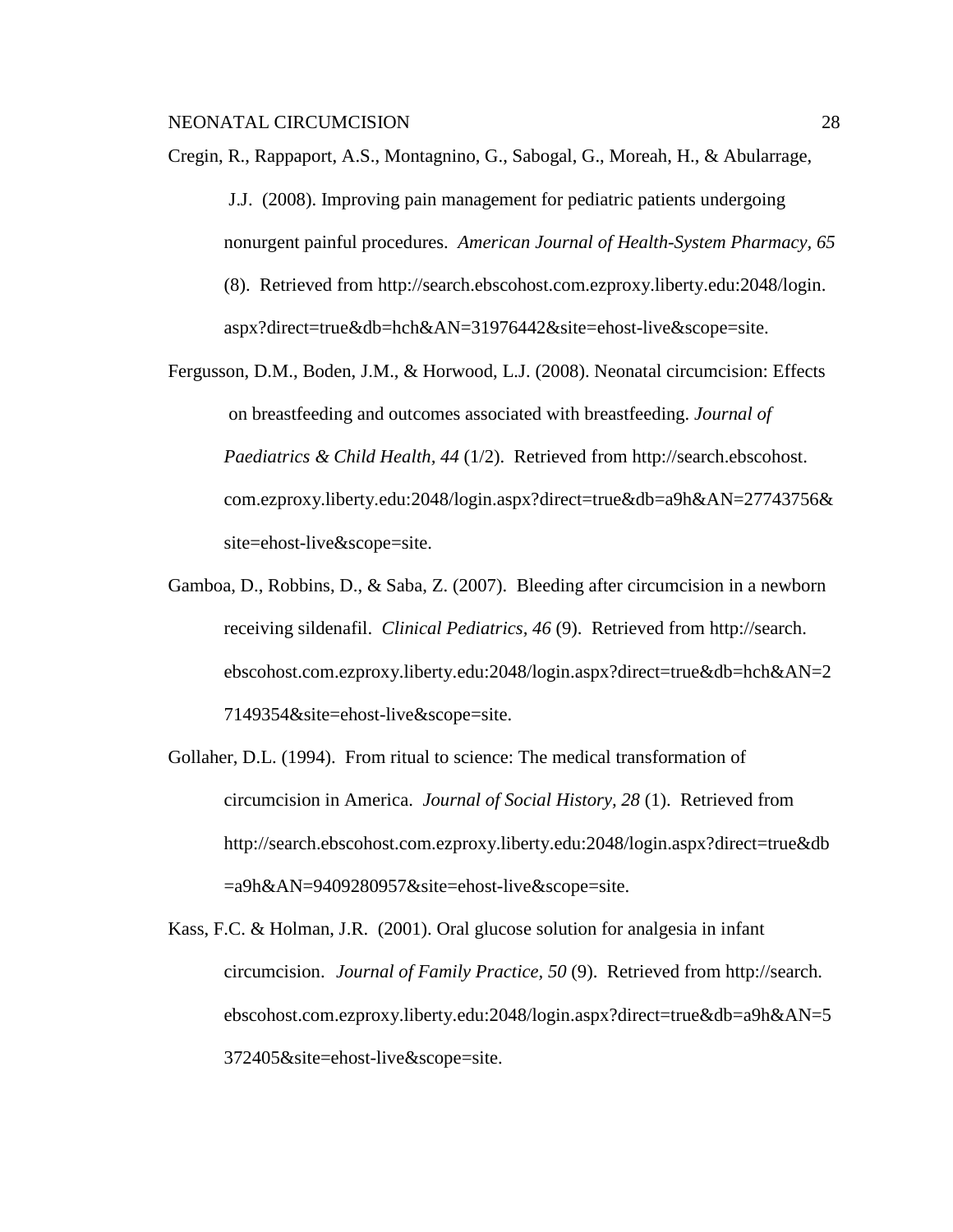- Lander, J., Brady-Freyer, B., Metcalfe, J., Nazerali, S., & Muttit, S. (1997). Comparison of ring block, dorsal penile nerve block, and topical anesthesia for neonatal circumcision. *Journal of the American Medical Association, 278* (24). Retrieved from http://www.cirp.org/library/pain/lander/.
- Lehne, R.A. (2007). *Pharmacology for Nursing Care.* (6<sup>th</sup> ed.). St. Louis: Saunders.
- Margetts, L., Carr, A., McFadyen, G., & Lambert, A. (2008). A comparison of caudal Bupivacaine and Ketamine with penile block for paediatric circumcision. *European Journal of Anaesthesiology, 25* (12). Retrieved from http://search. ebscohost.com.ezproxy.liberty.edu:2048/login.aspx?direct=true&db=hch&AN=3 5589961&site=ehost-live&scope=site.
- McMillen, S.I. & Stern, D.E. (1984). *None of these diseases.* Grand Rapids: Reville.
- Naja, Z.A., Ziade, F.M., Al-Tannir, M.A., Abi Mansour, R.M., & El-Rajab, M.A. (2005). Addition of Clonidine and Fentanyl: Comparison between three different regional anesthetic techniques in circumcision. *Pediatric Anesthesia. 15* (11). Retrieved from http://search.ebscohost.com.ezproxy.liberty.edu:2048/login .aspx?direct=true&db=hch&AN=18574478&site=ehost-live&scope=site.
- O'Reilly, D. (2007). Circumcision. Retrieved from http://www.nlm.nih.gov/ medlineplus/ency/article/002998.htm.
- Paulos, N., Hart, D., & Rauch, D. (2008). Neonatal Hyperbilirubinemia: An unexpected cause. *Clinical Pediatrics, 47(4*), 388-394. Retrieved from MEDLINE with Full Text database.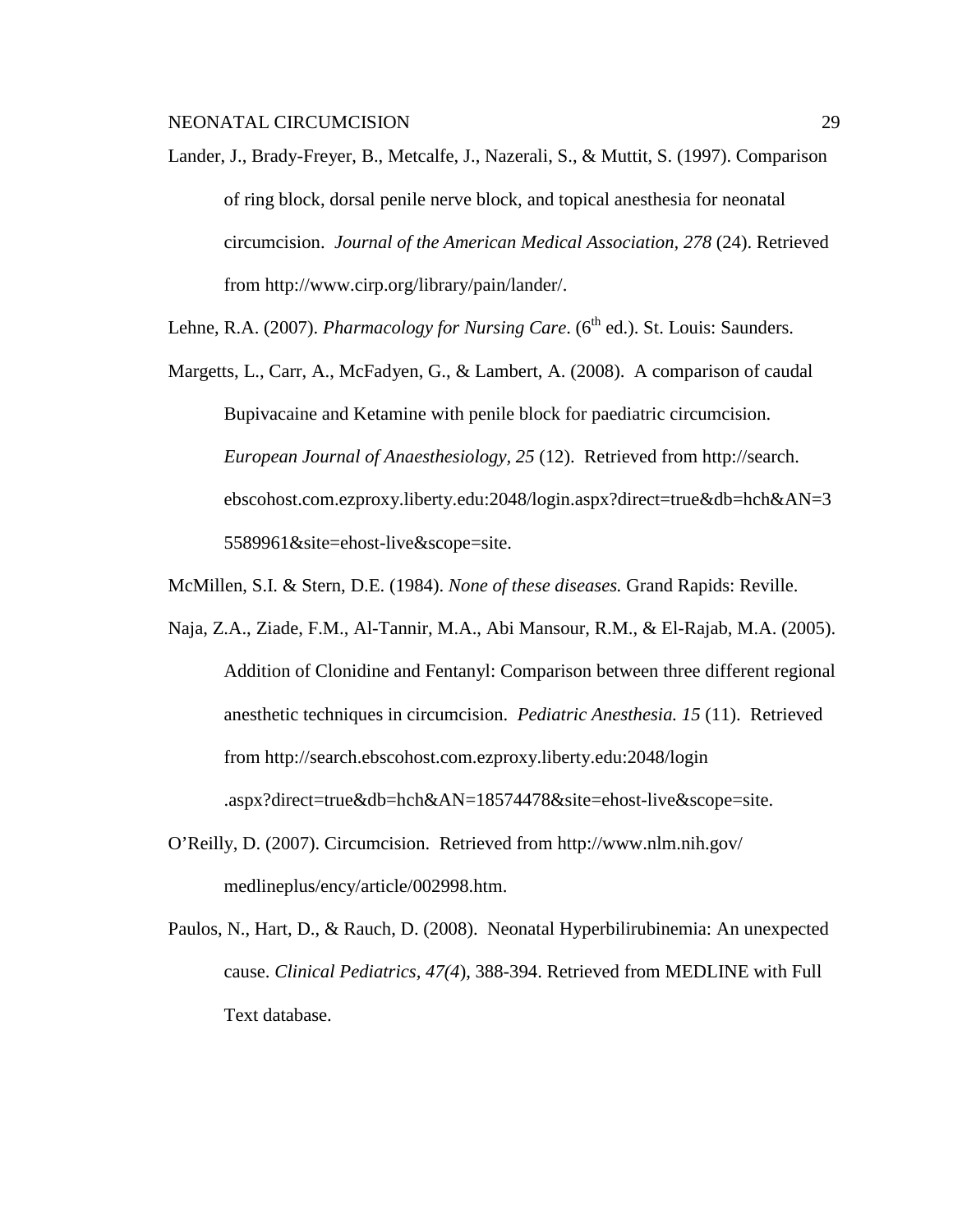Porter, F.L., Porges, S.W., & Marshall, R.E. (April 1988). Newborn pain cries and vagal tone: Parallel changes in response to circumcision. *Child Development, 59* (2). Retrieved from http://search.ebscohost.com.ezproxy.liberty.edu:2048/login. aspx?direct=true&db=a9h&AN=8590054&site=ehost-live&scope=site.

- Razmus, I.S., Dalton, M.E., & Wilson, D. (2004). Pain management for newborn circumcision. *Pediatric Nursing, 30* (5). Retrieved from http://search.ebscohost. com.ezproxy.liberty.edu:2048/login.aspx?direct=true&db=a9h&AN=14812654& site=ehost-live&scope=site.
- Shlamovitz, G. (2008). Nerve block, dorsal penile. Retrieved from http://emedicine. medscape.com/article/81077-overview.
- Stang, H.J., Snellman, L.W., Condon, L.M., Conroy, M.M., Liebo, R., Brodersen, L., & Gunnar, M.R. (1997). Beyond dorsal penile nerve block: A more humane circumcision. *Pediatrics (100)* (2). Retrieved from http://pediatrics .aappublications.org/cgi/content/full/100/2/e3.
- Steadman, B., & Ellsworth, P. (2006). To circ or not to circ: Indications, risks, and alternatives to circumcision in the pediatric population with phimosis. *Urologic Nursing, 26* (3). Retrieved from http://search.ebscohost.com.ezproxy.liberty.edu: 2048/login.aspx?direct=true&db=hch&AN=21110345&site=ehostlive&scope= site.
- Van Howe, R.S. (2006). Incidence of meatal stenosis following neonatal circumcision in a primary care setting. *Clinical Pediatrics, 45* (1). Retrieved from http://search.ebscohost.com.ezproxy.liberty.edu:2048/login.aspx?direct=true&db =hch&AN=19781070&site=ehost-live&scope=site.